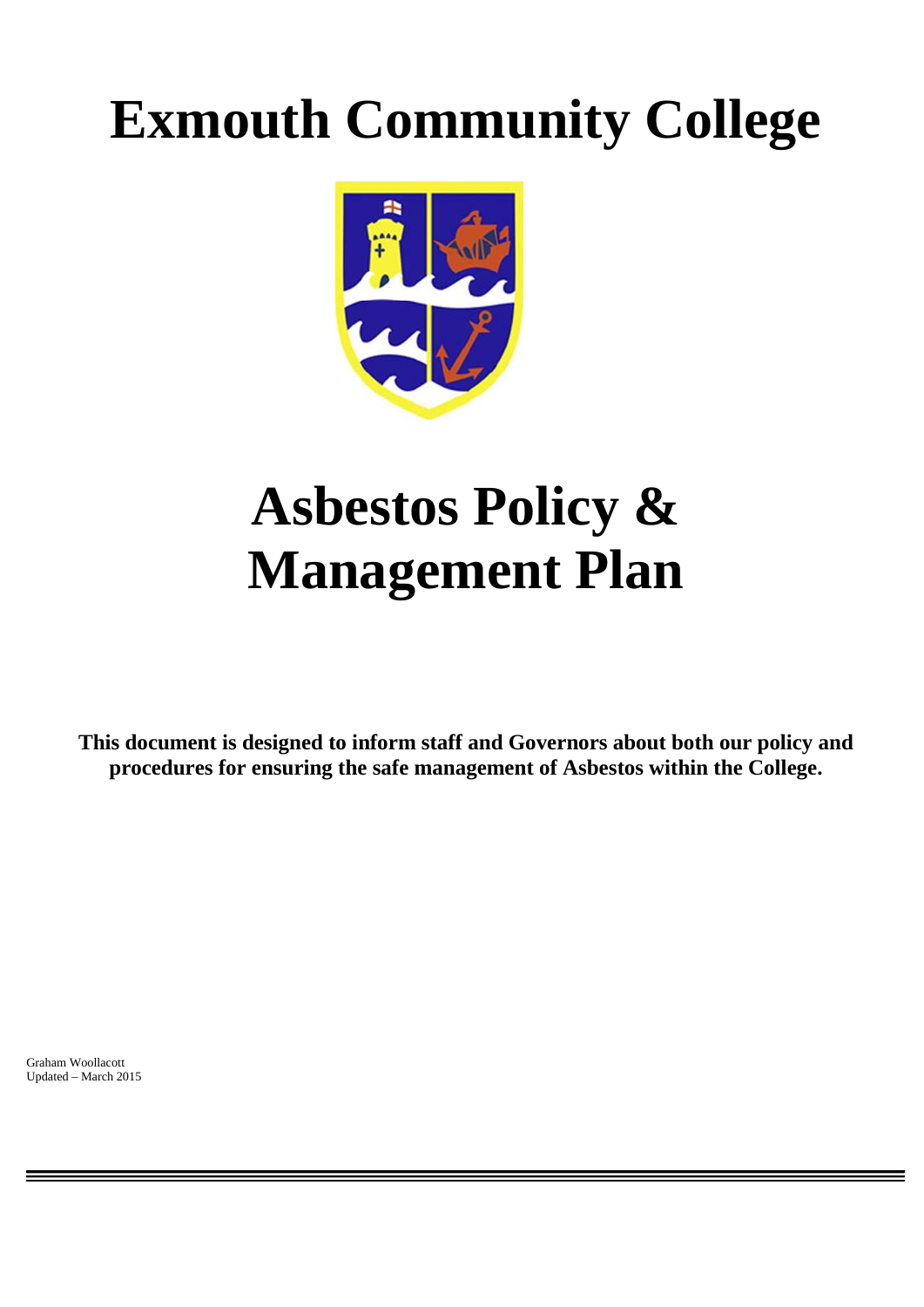#### **EXMOUTH COMMUNITY COLLEGE ASBESTOS POLICY AND MANAGEMENT PLAN**

#### **Policy Statement**

Exmouth Community College is committed to ensuring the health, safety and welfare of all its employees, students and visitors. The College therefore promotes a positive workplace culture that:

- Identifies the hazards and effectively manages the risks associated with asbestos containing materials in all its buildings.
- Enables managers and staff to safely manage known asbestos containing materials
- Manages identified risks with solutions that are reasonably practicable
- Sees the provision of information and appropriate training as a core element
- Enables managers to address issues raised by staff, students and visitors
- Responds immediately to the suspected or known release of asbestos material
- Fully supports the active participation of staff representation by recognized Trades Unions in the development and implementation of health & safety related policies and procedures.

#### **Background**

The use of asbestos within building materials has been banned since 1999. However, many older buildings, such as some of those within the College, were built when it was legal to use materials containing asbestos.

Over the years considerable legislation has been introduced to protect the public and employees from the effects of asbestos. The latest legislation is the Control of Asbestos Regulations 2006. The impact of asbestos related illness should not be under estimated. However, it must be stressed that materials containing asbestos, in themselves, do not pose a danger provided that they are identified, in tact and in good condition.

The County Council commissioned an asbestos survey which was undertaken across the County by a specialist in the field of asbestos identification and management between 2003 and 2006. The survey identified the location of any asbestos, the type of asbestos material involved, the vulnerability of the asbestos (i.e. how likely it is that it could become damaged) and whether it was covered (i.e. protected by paint).

The asbestos survey undertaken for most of the campus was only a Type 2 survey. This means that only readily visible or accessible materials were surveyed and/or sampled.

During recent years a number of projects have taken place within the College that have required Refurbishment and Demolition Asbestos surveys to be commissioned in respect of specific areas. These surveys have provided a more in depth investigation in these areas to identify possible asbestos containing materials. It should be noted, however that these surveys generally only cover the specific areas where work is proposed. As a result they should not be regarded as a total inspection of the area in question or that total clearance from asbestos containing materials has been given. The Premises Manager will review each case where invasive work is required.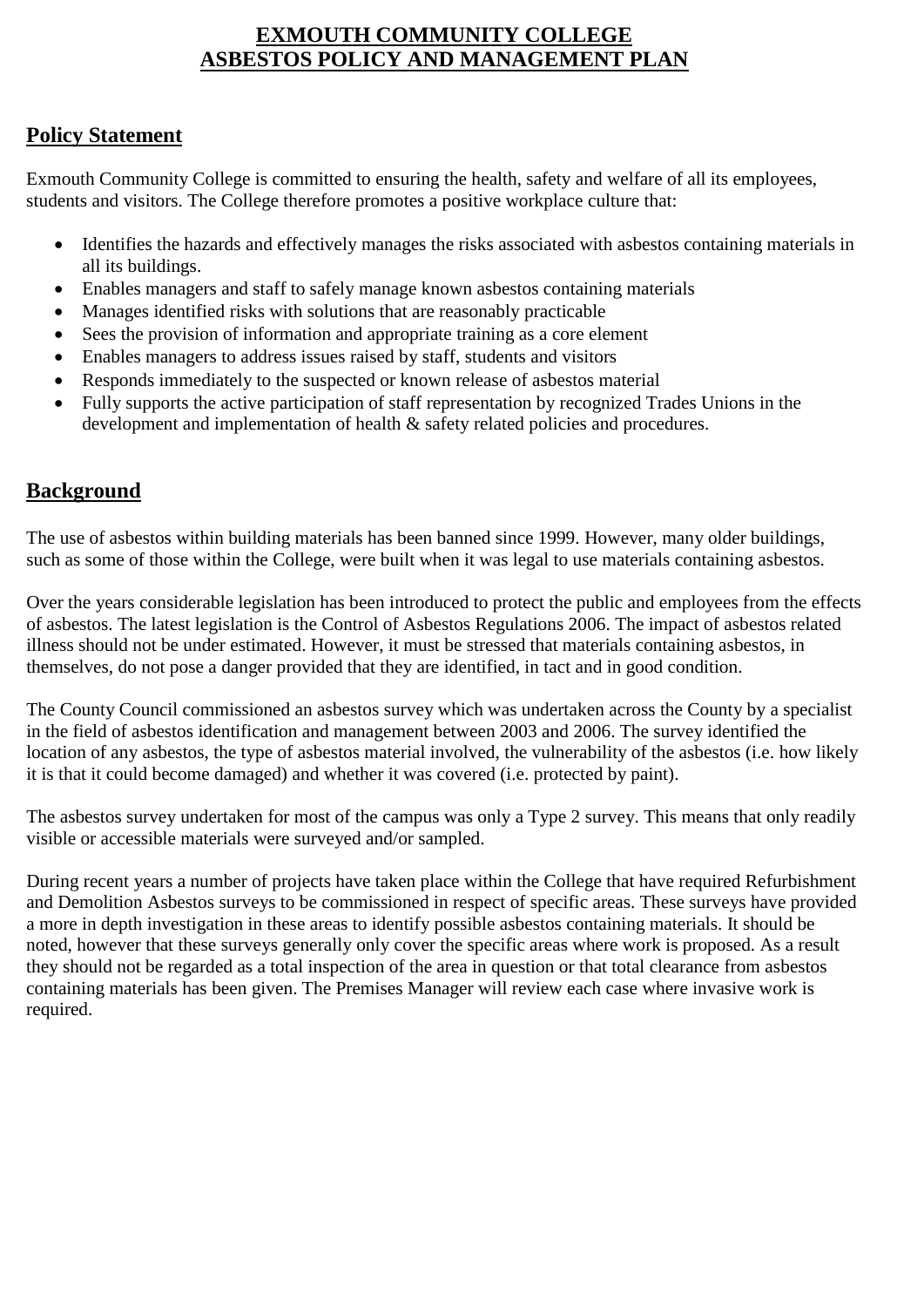#### **ACTIONS IN THE EVENT OF AN UNPLANNED RELEASE OF ASBESTOS FIBRES**

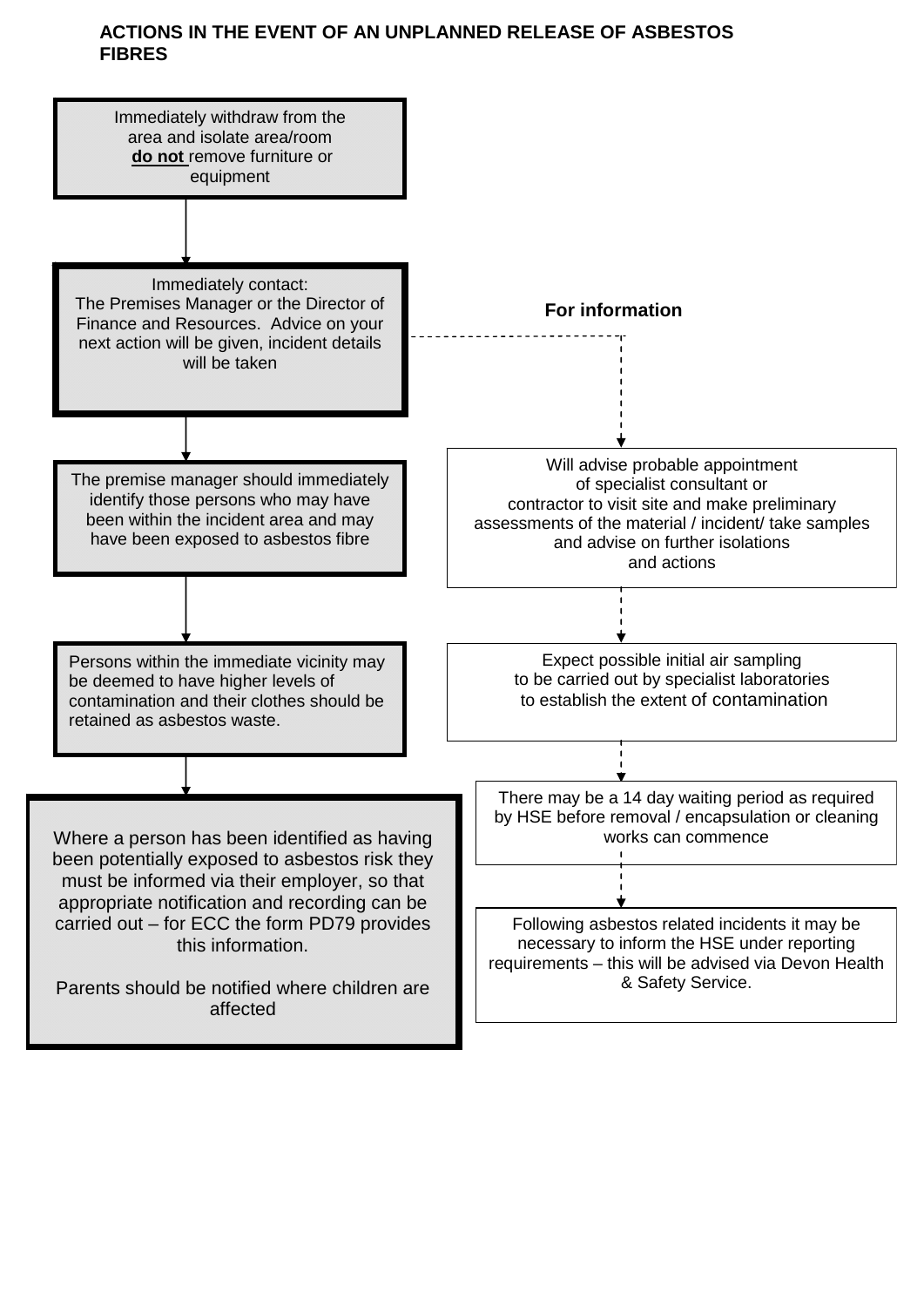#### **EXMOUTH COMMUNITY COLLEGE REPORT OF SUSPECTED ASBESTOS EXPOSURE - FORM PD79**

**Employee obtain PD79 from Manager:** Complete section A & B and return to your Manager **Line Manager:** Complete section C and forward to Devon Health & Safety Service **Competent person:** Complete section D and forward to Personnel.  **Personnel**: Complete section E and record/action as appropriate

|                                                                                                                            | <b>Surname</b>                                                                                                                                                                                                                                                                                                                                                                   |
|----------------------------------------------------------------------------------------------------------------------------|----------------------------------------------------------------------------------------------------------------------------------------------------------------------------------------------------------------------------------------------------------------------------------------------------------------------------------------------------------------------------------|
|                                                                                                                            | Forename(S)                                                                                                                                                                                                                                                                                                                                                                      |
| <b>SECTION A</b>                                                                                                           | Date Of Birth                                                                                                                                                                                                                                                                                                                                                                    |
|                                                                                                                            | <b>Job Title</b>                                                                                                                                                                                                                                                                                                                                                                 |
| <b>PERSONAL DETAILS</b>                                                                                                    | <b>Employee Number</b>                                                                                                                                                                                                                                                                                                                                                           |
|                                                                                                                            | <b>Directorate</b>                                                                                                                                                                                                                                                                                                                                                               |
|                                                                                                                            | <b>Work Location</b>                                                                                                                                                                                                                                                                                                                                                             |
| <b>Completed by Employee</b>                                                                                               | <b>Contact telephone</b>                                                                                                                                                                                                                                                                                                                                                         |
|                                                                                                                            | Premises where you were exposed to asbestos                                                                                                                                                                                                                                                                                                                                      |
|                                                                                                                            |                                                                                                                                                                                                                                                                                                                                                                                  |
| <b>SECTION B</b><br><b>CIRCUMSTANCES OF</b><br><b>EXPOSURE TO</b><br><b>ASBESTOS FIBRE</b><br><b>Completed by Employee</b> | I believe I have been exposed to airborne asbestos fibre in<br>the course of my employment with this Authority<br>Date exposure occurred<br>From (date/time)<br>To (date/time)<br><b>Activity at time of exposure</b><br>Building and exact location where exposure occurred<br>Source of asbestos<br>To whom was incident reported<br><b>Other Information</b><br><b>Signed</b> |
|                                                                                                                            | <b>Date</b>                                                                                                                                                                                                                                                                                                                                                                      |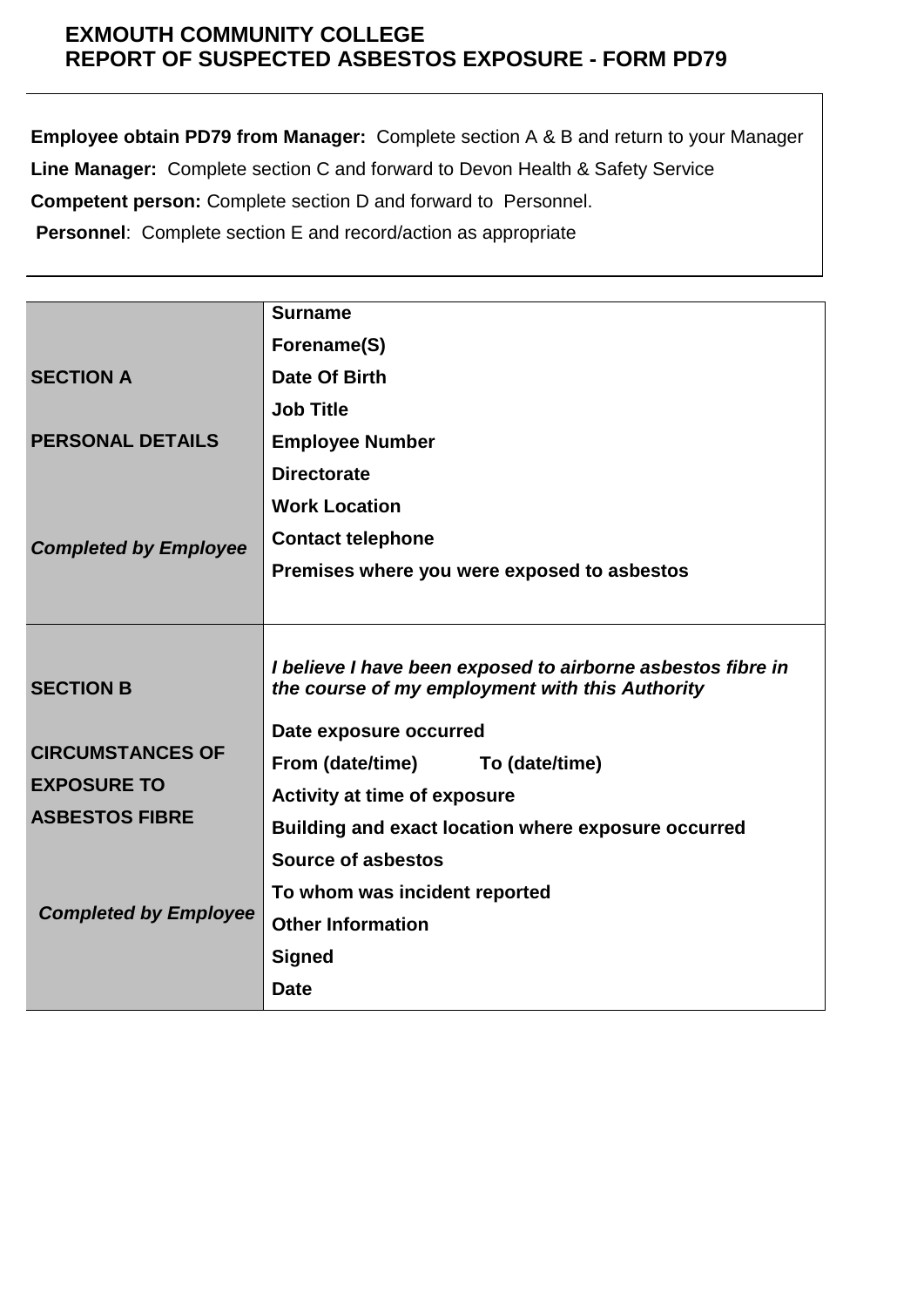#### **ASBESTOS CONTROL AND MANAGEMENT FORM ASB1**

Form ASB1 is a pro forma which assists in providing an assessment of asbestos related risk when undertaking any work that may disturb the fabric of a building. It has three sections which are completed to establish the likelihood of asbestos containing materials or the additional tasks required to manage identified ACMs safely:

- 1. Section A should be completed whenever any works are undertaken
- 2. Section B should only be completed where asbestos is identified or suspected
- 3. Section C should only be completed where works to asbestos are required

Any proposed works should not commence until an ASB1 has been completed or similar assessment has been carried out. As on-going evidence that asbestos has been considered every time works are undertaken, it is advised that copies of completed ASB1s or other information is retained with the premise's asbestos register.

|                                                                                                          | <b>Building Name:</b>                                                                                    | Duty Holder or Appointed Person (Print Name):                                                                                                                                          |              |  |
|----------------------------------------------------------------------------------------------------------|----------------------------------------------------------------------------------------------------------|----------------------------------------------------------------------------------------------------------------------------------------------------------------------------------------|--------------|--|
|                                                                                                          |                                                                                                          |                                                                                                                                                                                        |              |  |
| <b>SITE ADDRESS</b>                                                                                      |                                                                                                          |                                                                                                                                                                                        |              |  |
|                                                                                                          | ROOM / AREAS TO BE AFFECTED                                                                              |                                                                                                                                                                                        |              |  |
|                                                                                                          | DESCRIPTION OF WORKS / provide sketch or plans if appropriate<br>(attach additional sheets if necessary) |                                                                                                                                                                                        |              |  |
|                                                                                                          | and Method Statement for the work described                                                              | The works will be managed and controlled by NPS (South West) Ltd / DCC ICT or DCC approved<br>contractors in line with DCC Policy and Procedures including appropriate Risk Assessment | YES / NO     |  |
|                                                                                                          |                                                                                                          | SECTION A: Where any works are undertaken by Site Staff or Non DCC Contractors or Others (Volunteers etc.)                                                                             |              |  |
| the following noted:                                                                                     |                                                                                                          | In respect of the above works and associated activities, the current asbestos register has been consulted and                                                                          |              |  |
| The works are not invasive or the area is identified as clear of asbestos-containing materials (ACMs)    |                                                                                                          |                                                                                                                                                                                        | 1            |  |
| The works will be invasive and the areas of work have known, identified or suspected asbestos containing |                                                                                                          |                                                                                                                                                                                        |              |  |
|                                                                                                          |                                                                                                          |                                                                                                                                                                                        | $\mathbf{2}$ |  |
|                                                                                                          |                                                                                                          | The works will be invasive and have not been assessed within the asbestos register and therefore presumed to                                                                           | 3            |  |
| <b>Please</b><br><b>Complete</b>                                                                         | Signed:                                                                                                  | Date:                                                                                                                                                                                  |              |  |
|                                                                                                          | On behalf of (Contractor or Premise's Manager) :                                                         |                                                                                                                                                                                        |              |  |
| Where items 2 or 3 above have been identified within the area of work you should:                        |                                                                                                          |                                                                                                                                                                                        |              |  |
|                                                                                                          | <b>SECTION B: Where asbestos is identified or suspected:</b>                                             |                                                                                                                                                                                        |              |  |
|                                                                                                          |                                                                                                          | n/a or initial required against each item below                                                                                                                                        |              |  |
|                                                                                                          |                                                                                                          |                                                                                                                                                                                        |              |  |
|                                                                                                          | <b>SECTION C: Where works to asbestos are required:</b>                                                  |                                                                                                                                                                                        |              |  |
|                                                                                                          |                                                                                                          | n/a or initial required against each item below                                                                                                                                        |              |  |
|                                                                                                          |                                                                                                          | A COPY OF THIS FORM SHOULD BE RETAINED AT THE PREMISES FOR AUDIT PURPOSES                                                                                                              |              |  |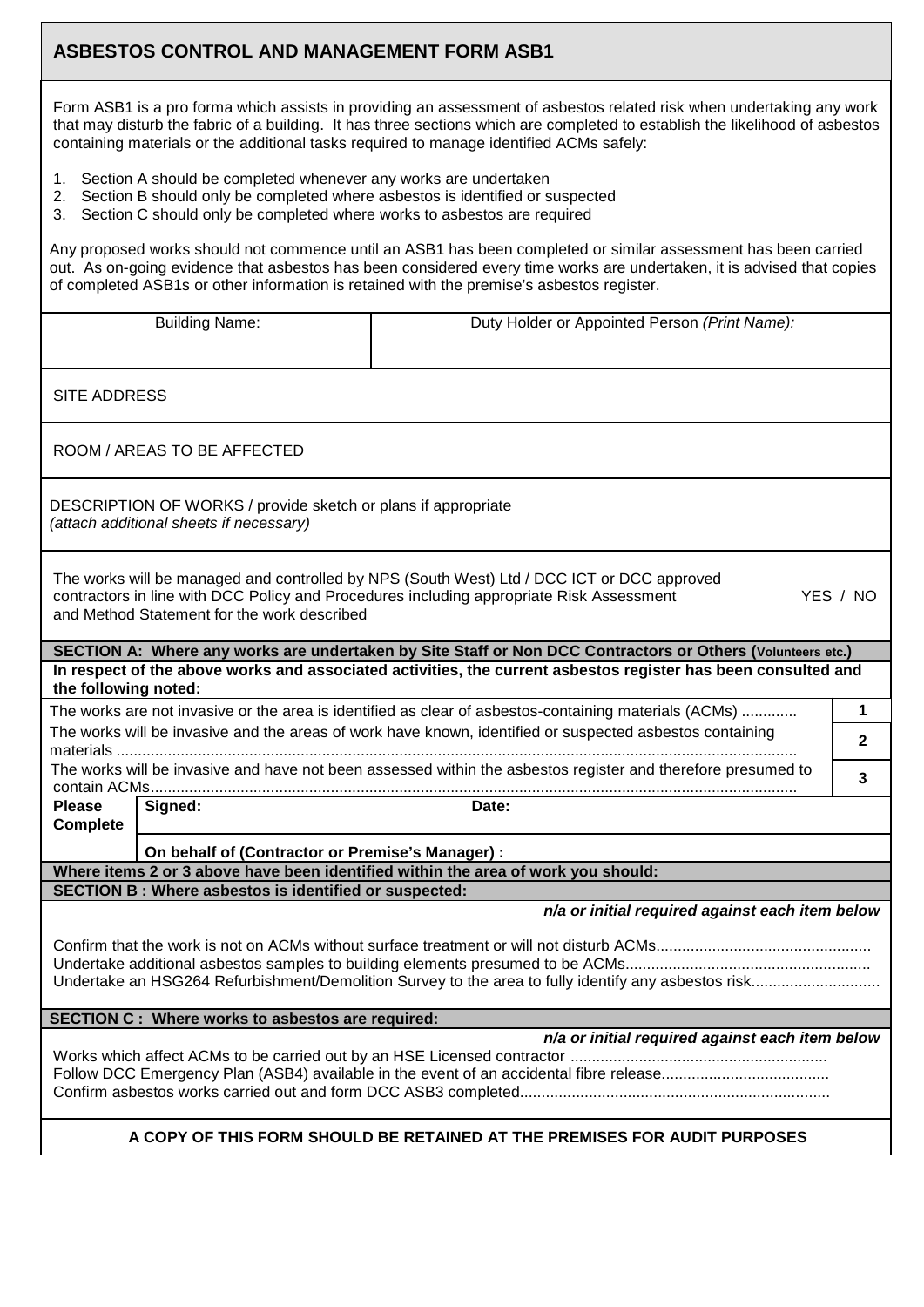### **IMPORTANT INFORMATION PLEASE READ PRIOR TO MAKING ALTERATIONS TO THE BUILDING FABRIC**

**This notice is for all Exmouth Community College Staff, Contractors and, or their representative**

**Any alterations to the building fabric must authorised by the PREMISES MANAGER.**

**Please call 01395 255721 or 255705**

**Form ASB1 must be completed and authorised by the PREMISES MANAGER or DIRECTOR of FINANCE & RESOURCES prior to works commencing**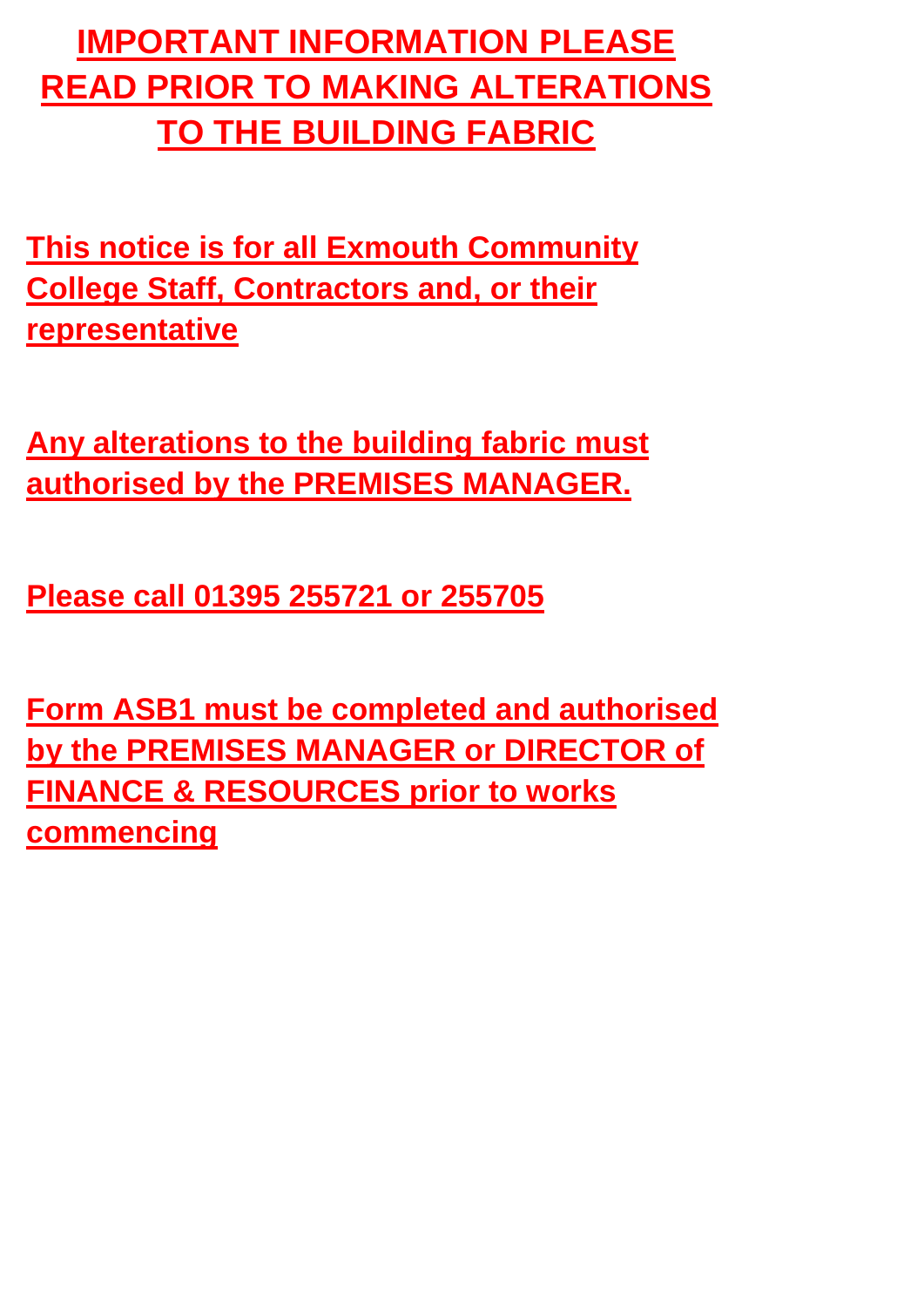#### **SITE PLANS INDICATING THE LOCATION OF ASBESTOS CONTAINING MATERIAL**

The following individual building plans indicate rooms where asbestos containing materials can be found.

If a room is shaded yellow on the plan this indicates that asbestos containing materials are present in the room. The exact location of the asbestos containing material(s) is provided via the asbestos register.

The fact that a room has asbestos containing material in it is not a cause for concern in itself. Please read the Asbestos Policy and Management Plan for full details.

If an entry on the Register is shaded red this indicates that an asbestos inspection has not been undertaken within that room, probably because the inspector could not gain access at the time of the inspection. This is not a cause for concern. It simply means that if any building or maintenance work is undertaken within such rooms it is assumed the room has asbestos containing materials in it for safety reasons.

If an entry on the register is shaded green this indicates that there is asbestos containing material underneath another material. A common example is floor tiles which have been covered by carpet. The narrative describes where the asbestos containing material is.

If an entry on the register is shaded light blue this indicates that there is asbestos above the ceiling tiles within the ceiling void. This is not a cause for concern. It simply means that if any building or maintenance work is undertaken above the ceiling tiles an additional inspection or asbestos removal will be required. The narrative describes where the asbestos containing material is.

Graham Woollacott Premises Manager March 2015

#### **Block Number and Room Number Guide For Lettings**

- $\triangleright$  Block 1 = Rooms 401 423, Including Hall 4, Gym 5 and Lecture Theatre.
- $\triangleright$  Block 2 = The Grange, 673,674 and Conference Room.
- $\triangleright$  Block 3 = Sports Hall, including Fitness Suite.
- $\triangleright$  Block 11 = 201 326, Including Gym2, Hall 2 and Hall 3.
- $\triangleright$  Block 22 = Language Quad, Rooms 121 138, Including Hall 1.
- $\triangleright$  Block 23 = Gym 1/Dance Studio.
- $\triangleright$  Block 37 = Turner Building, Rooms 142 163.
- $\triangleright$  Block 38 = Telfer Building, Rooms 813 833.
- $\triangleright$  Block 40 = Hitchings Building, Rooms 241 266, Including Main Hall.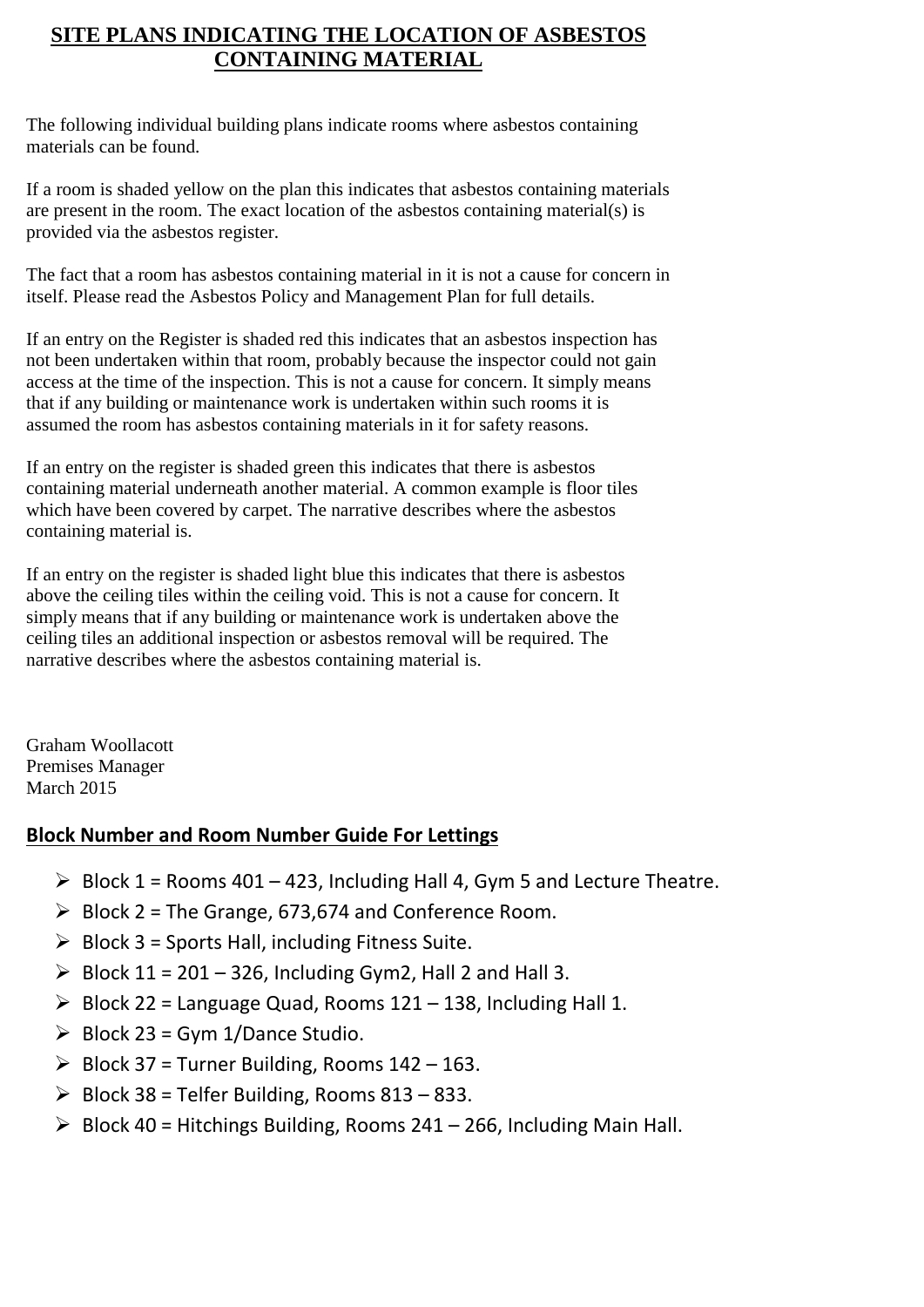

BLOCK 01 - FIRST FLOOR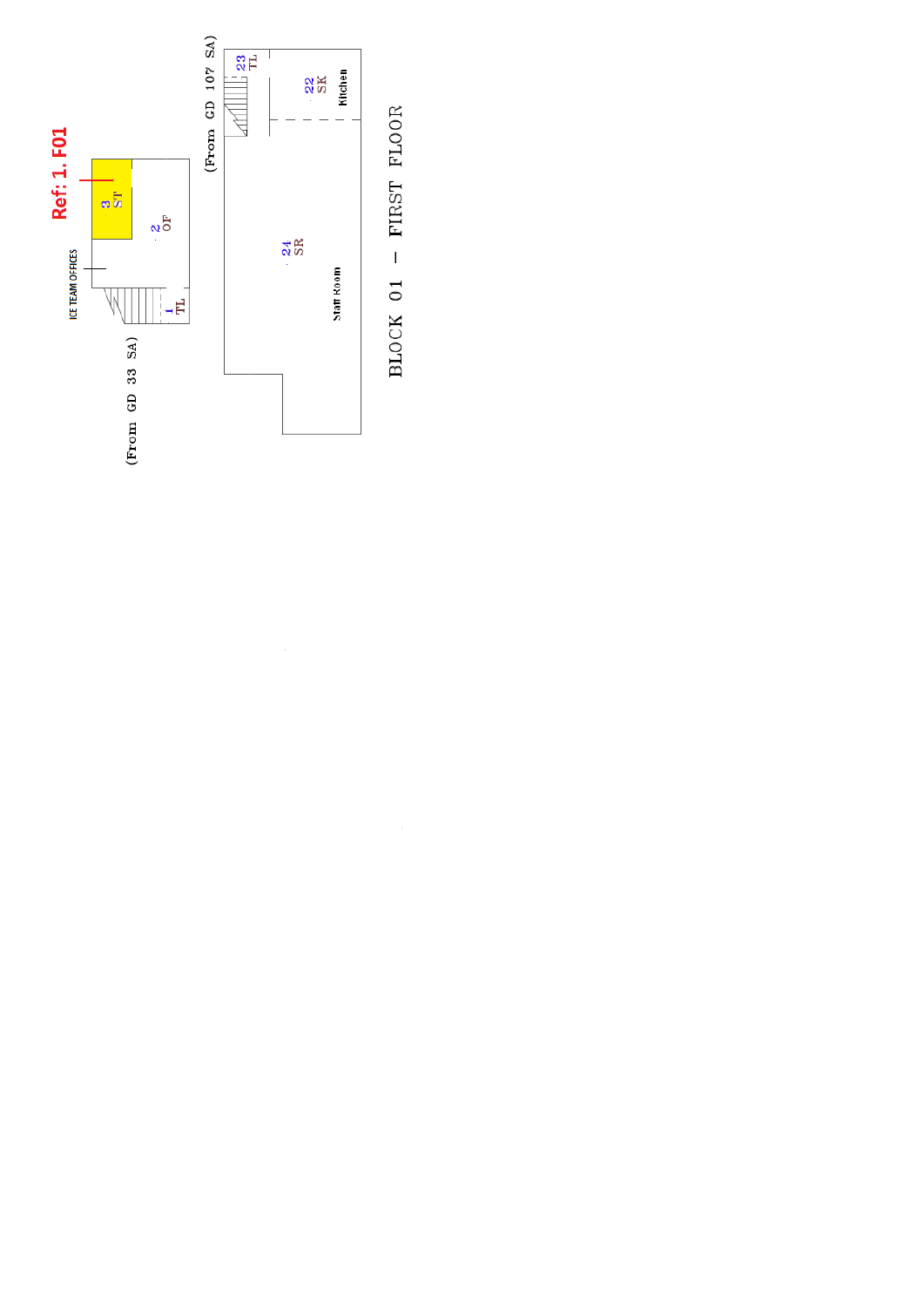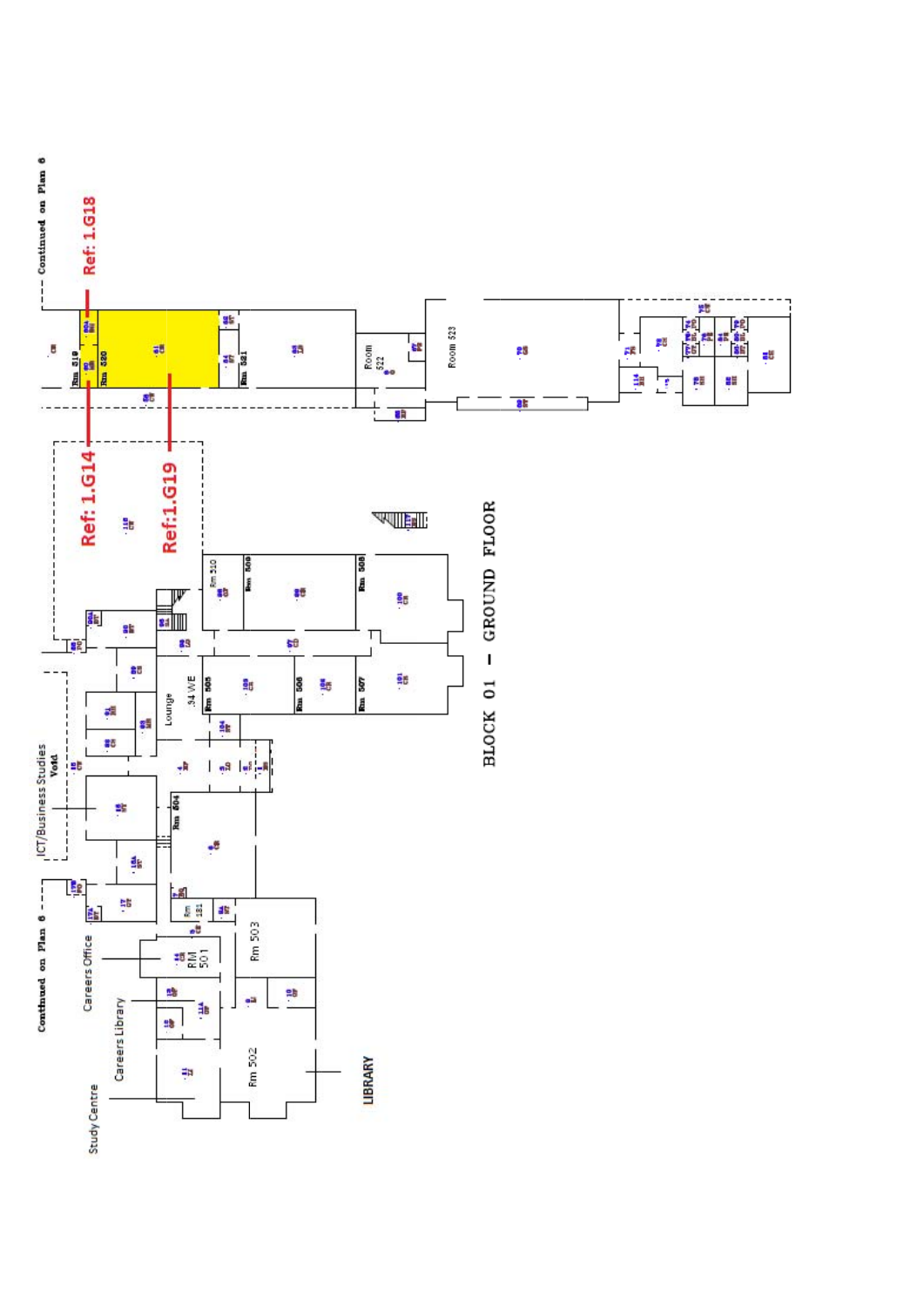

-- Continued on Plan 5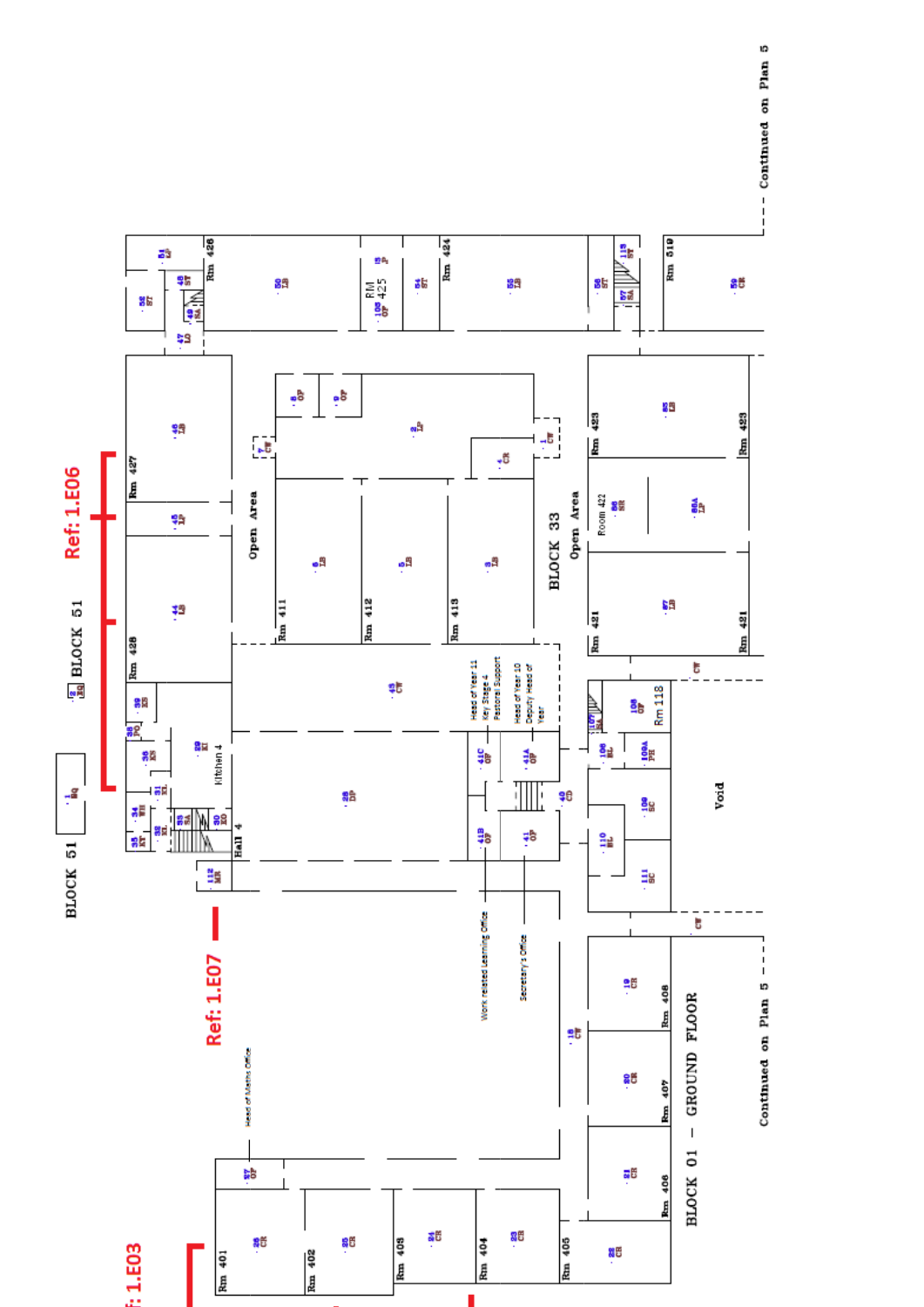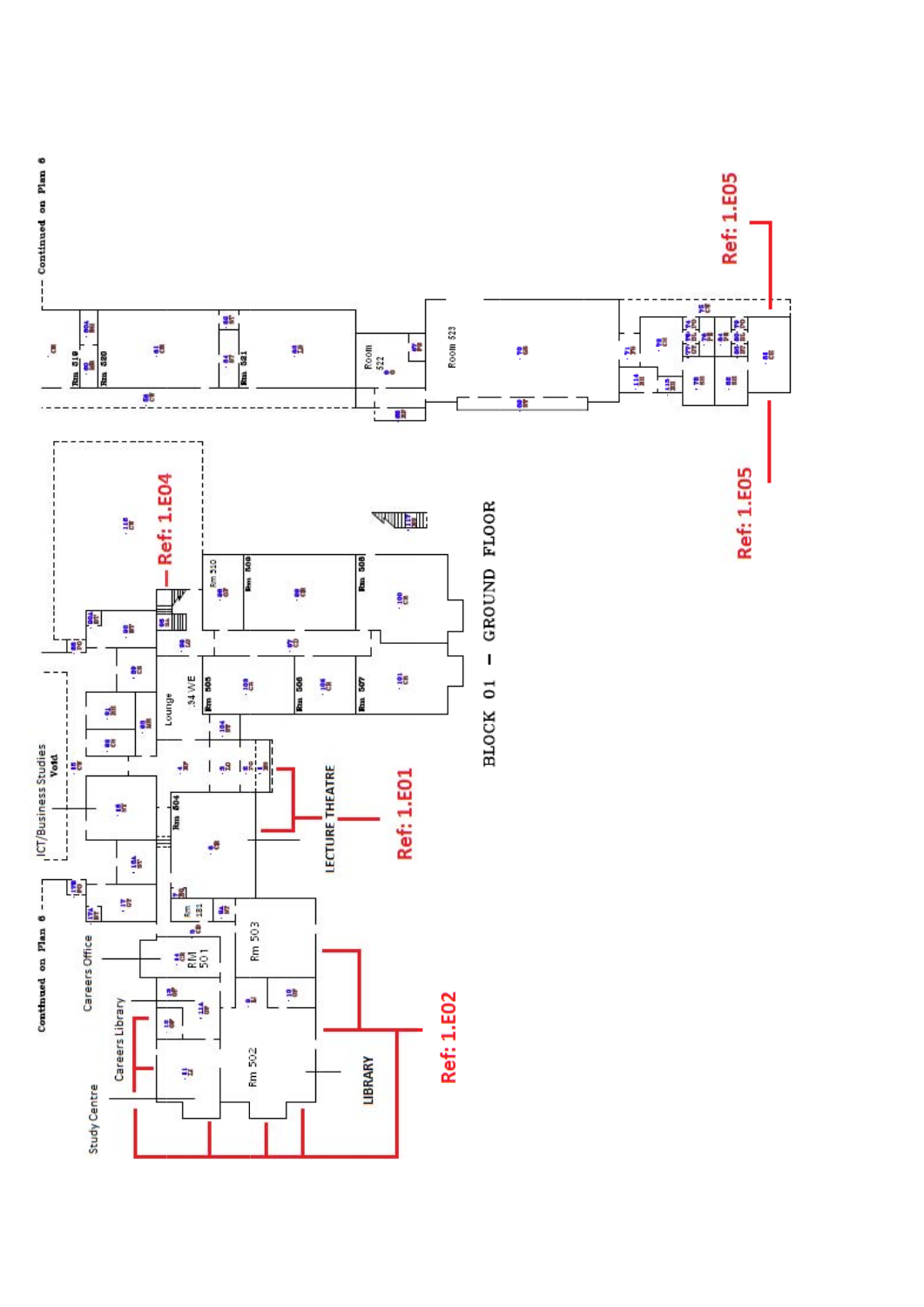

GROUND FLOOR  $\overline{1}$ BLOCK 38

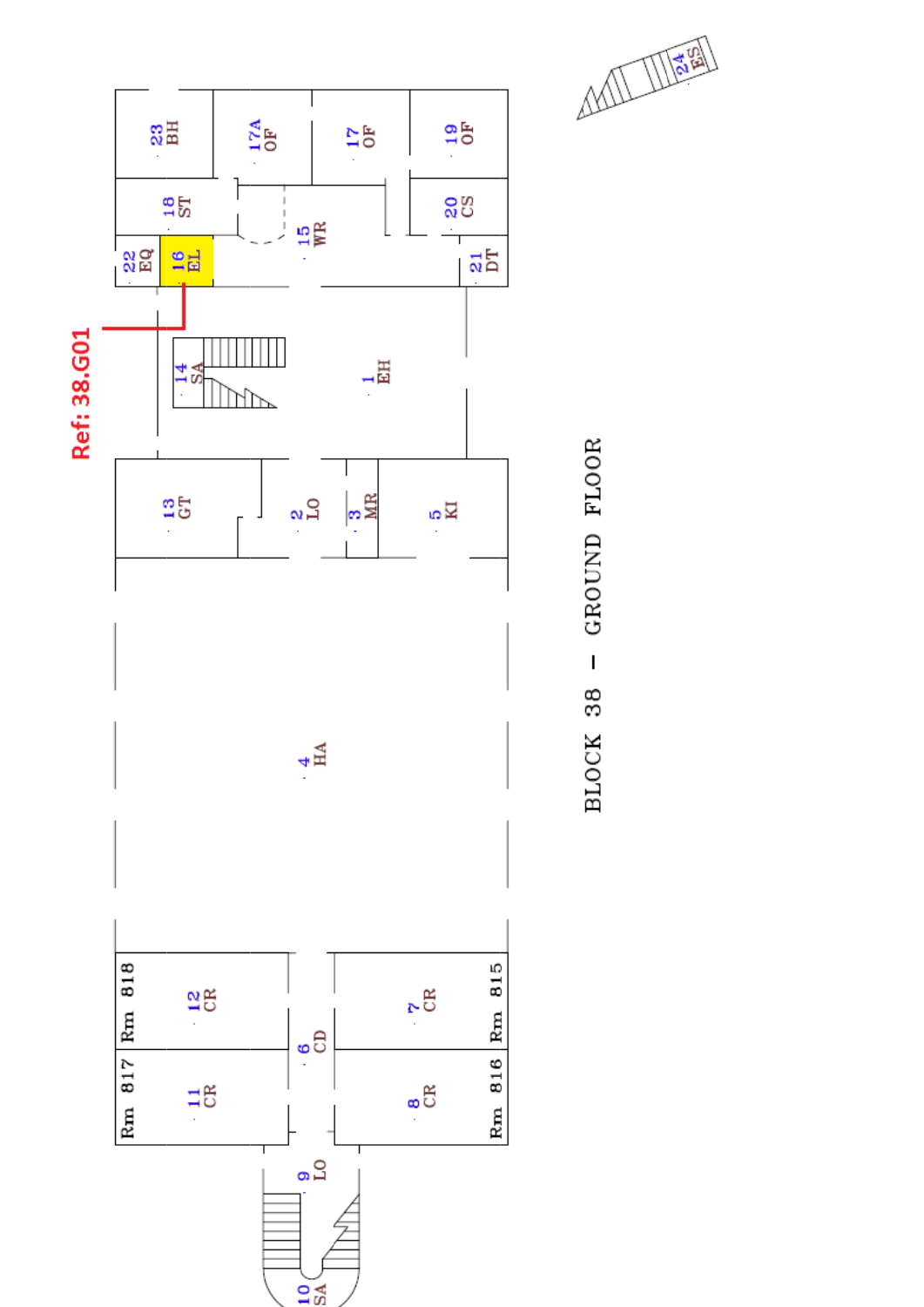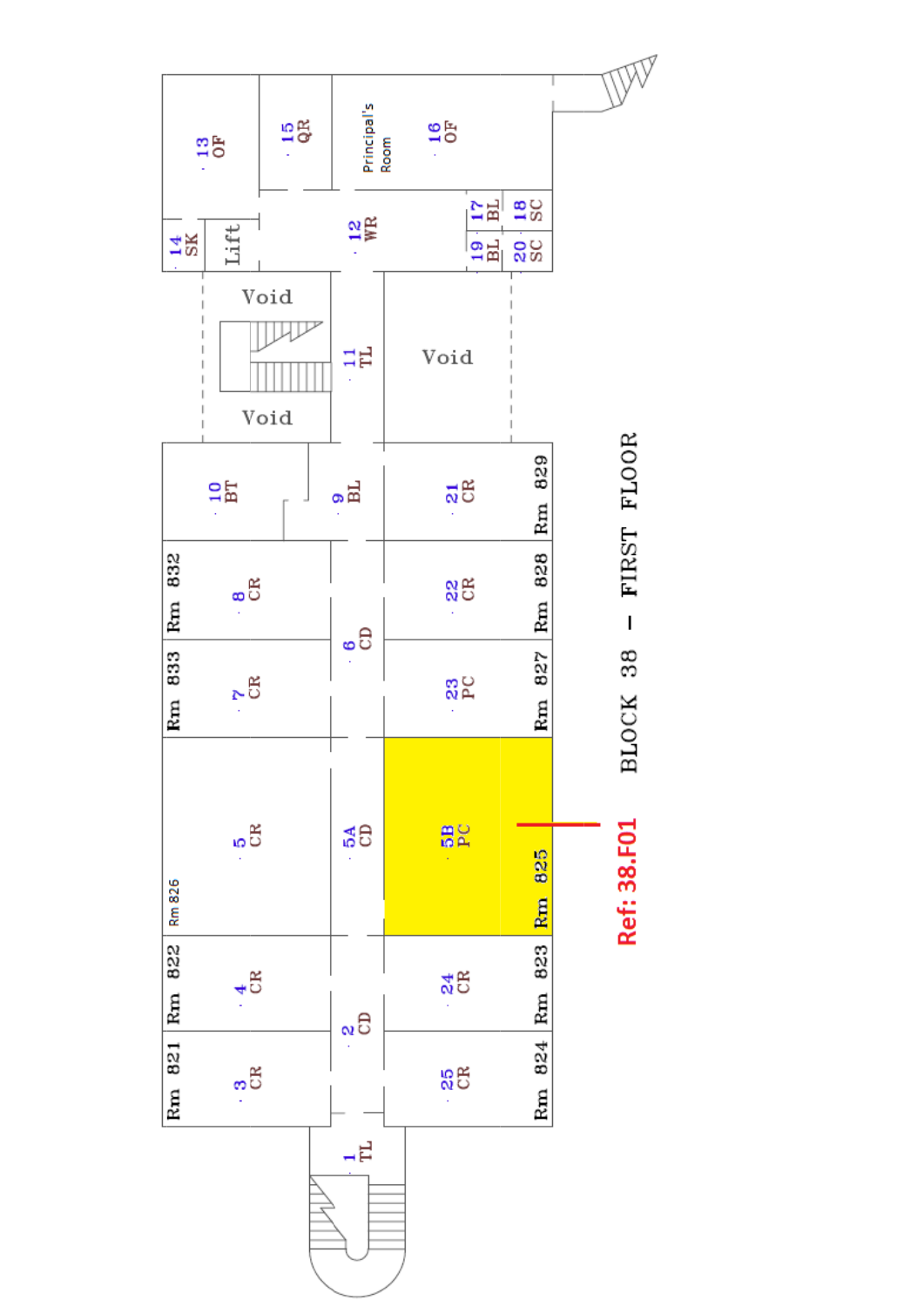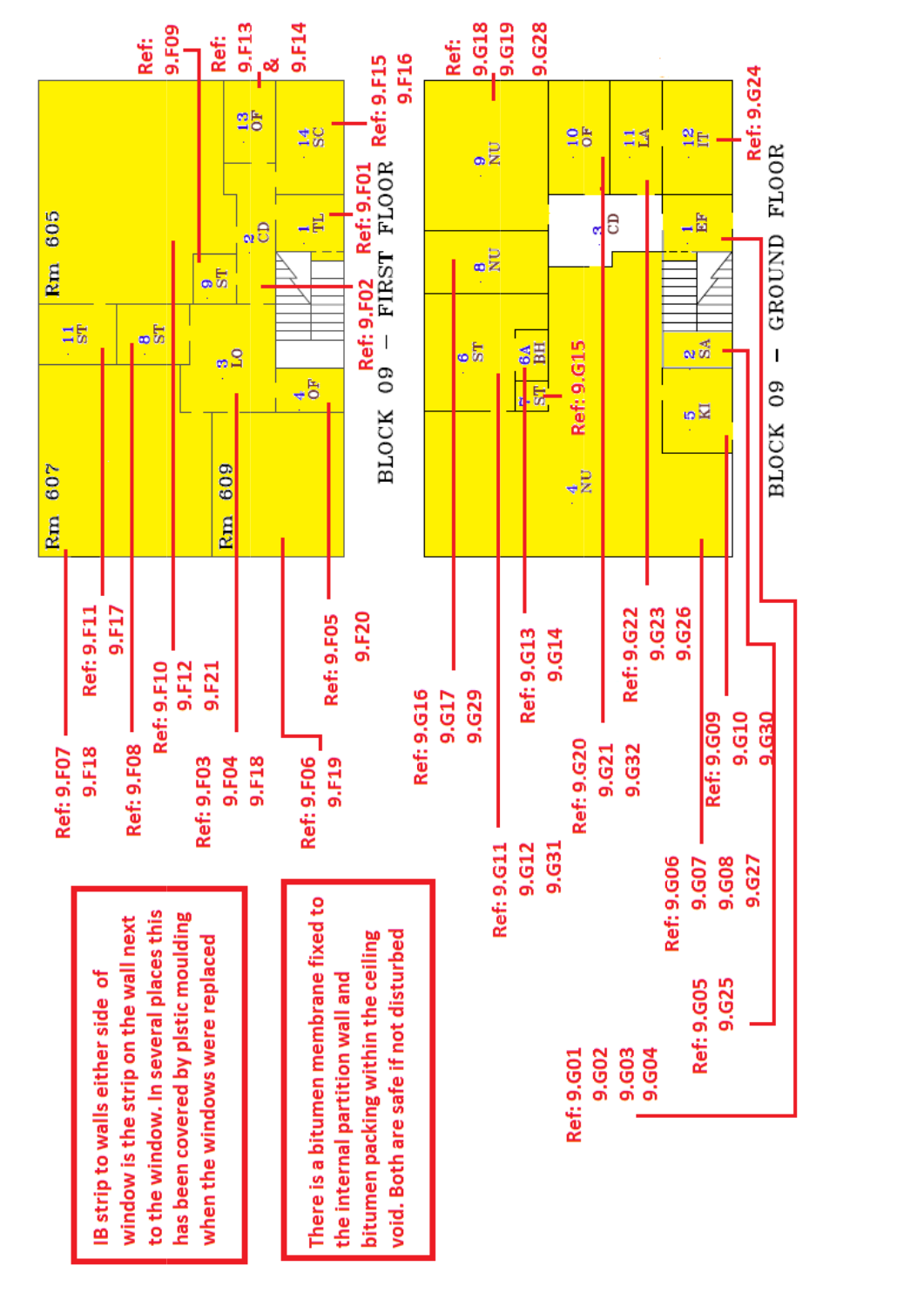





Ref: 8.G02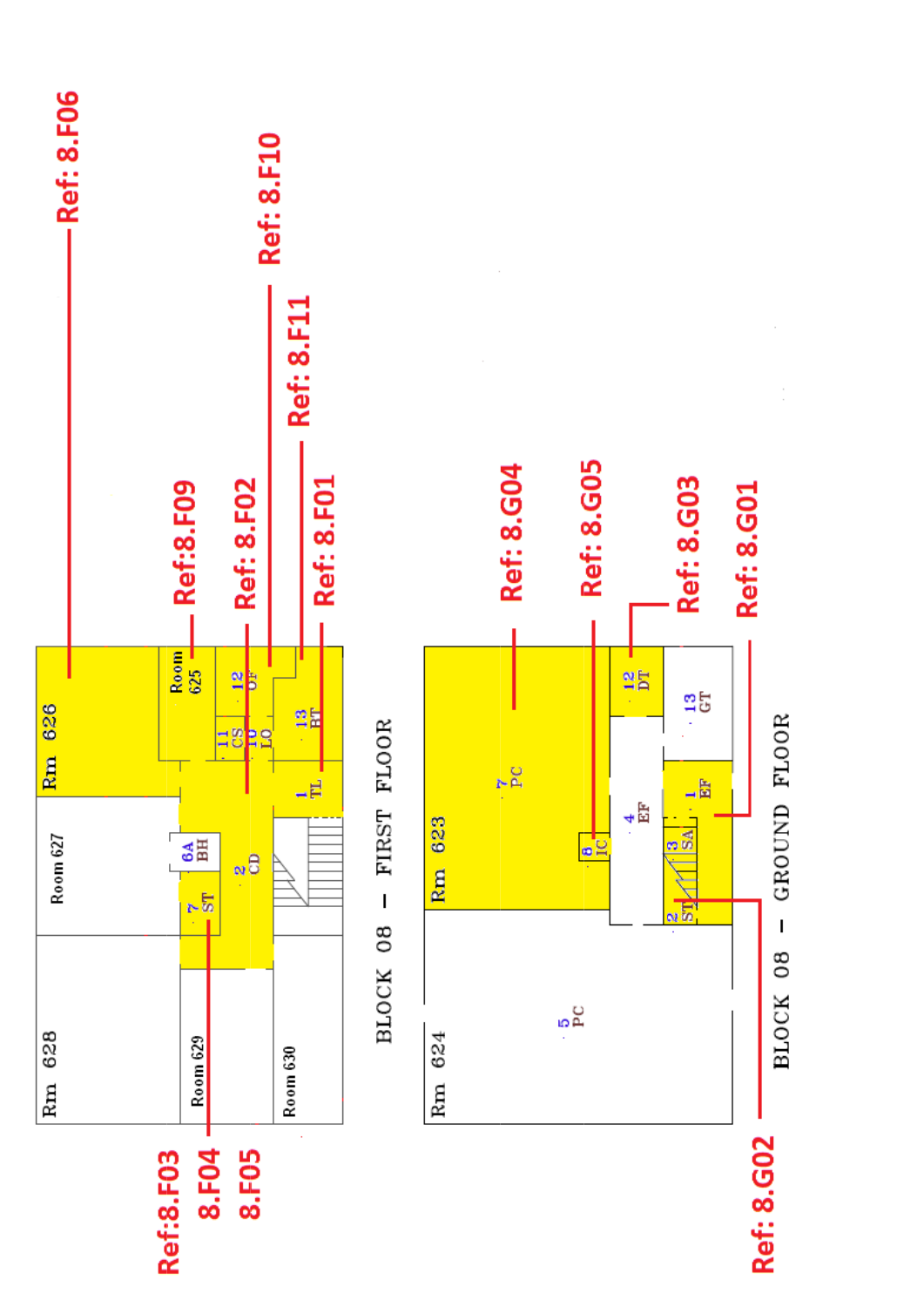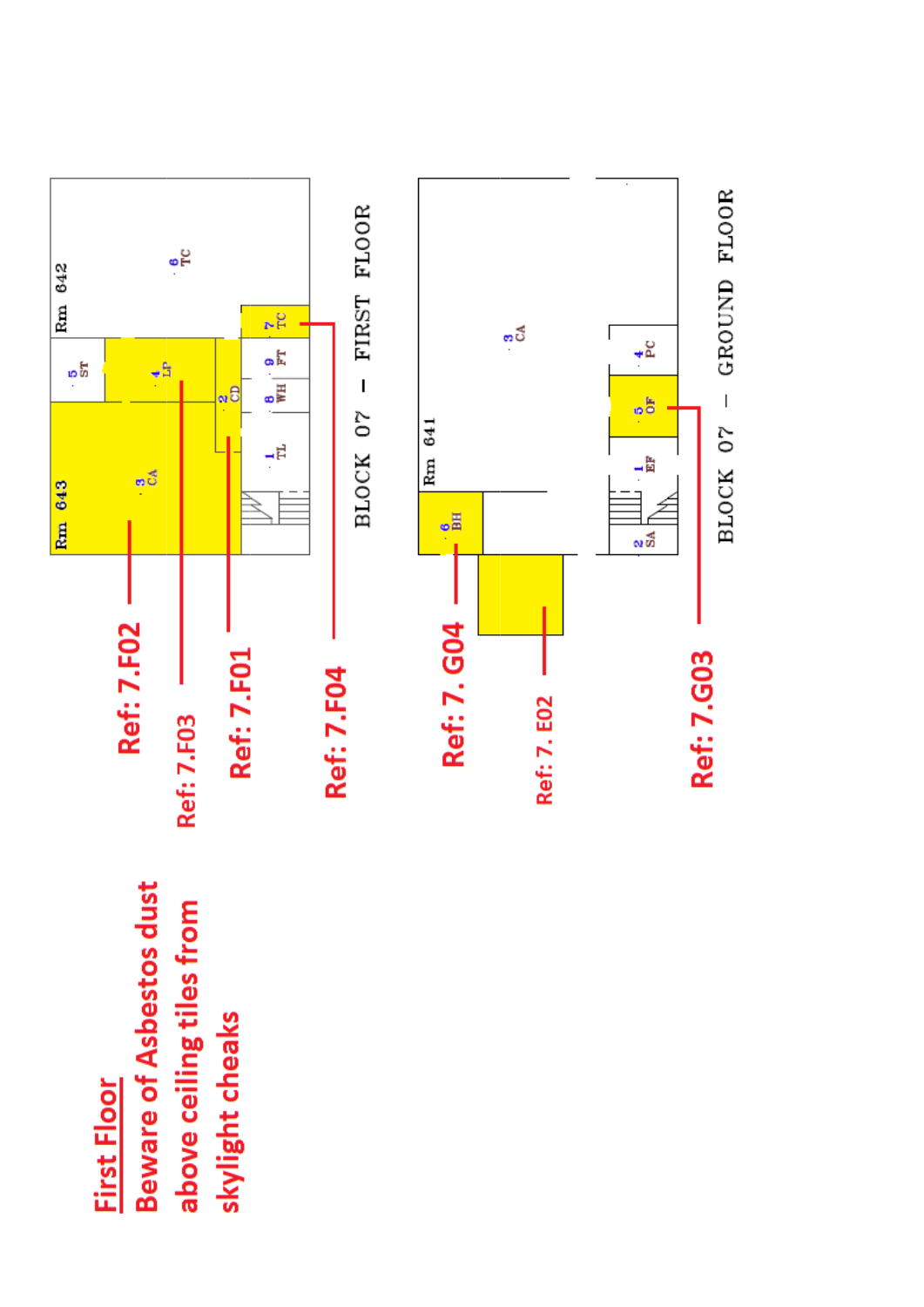

BLOCK 04 - FIRST FLOOR



BLOCK 04 - GROUND FLOOR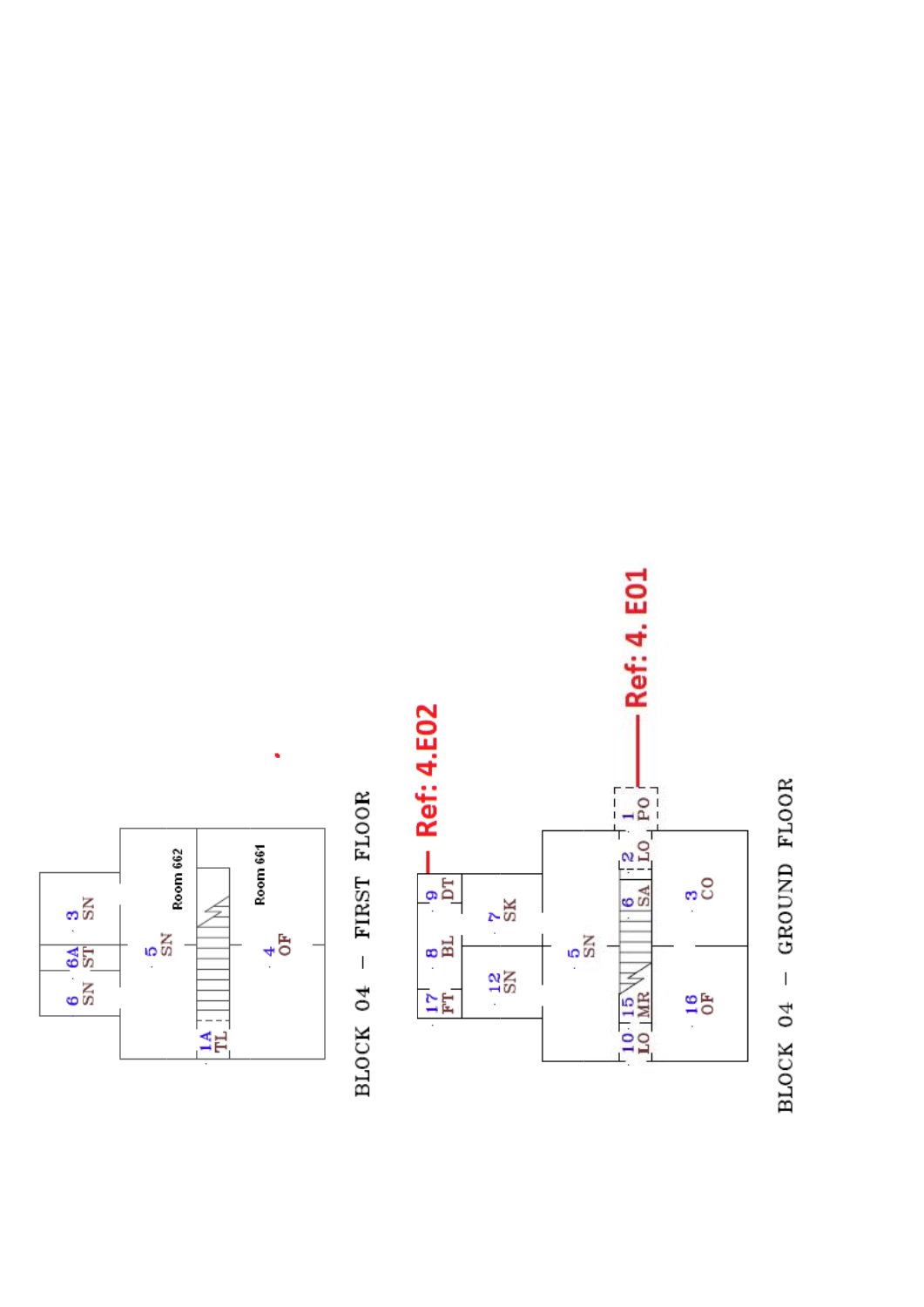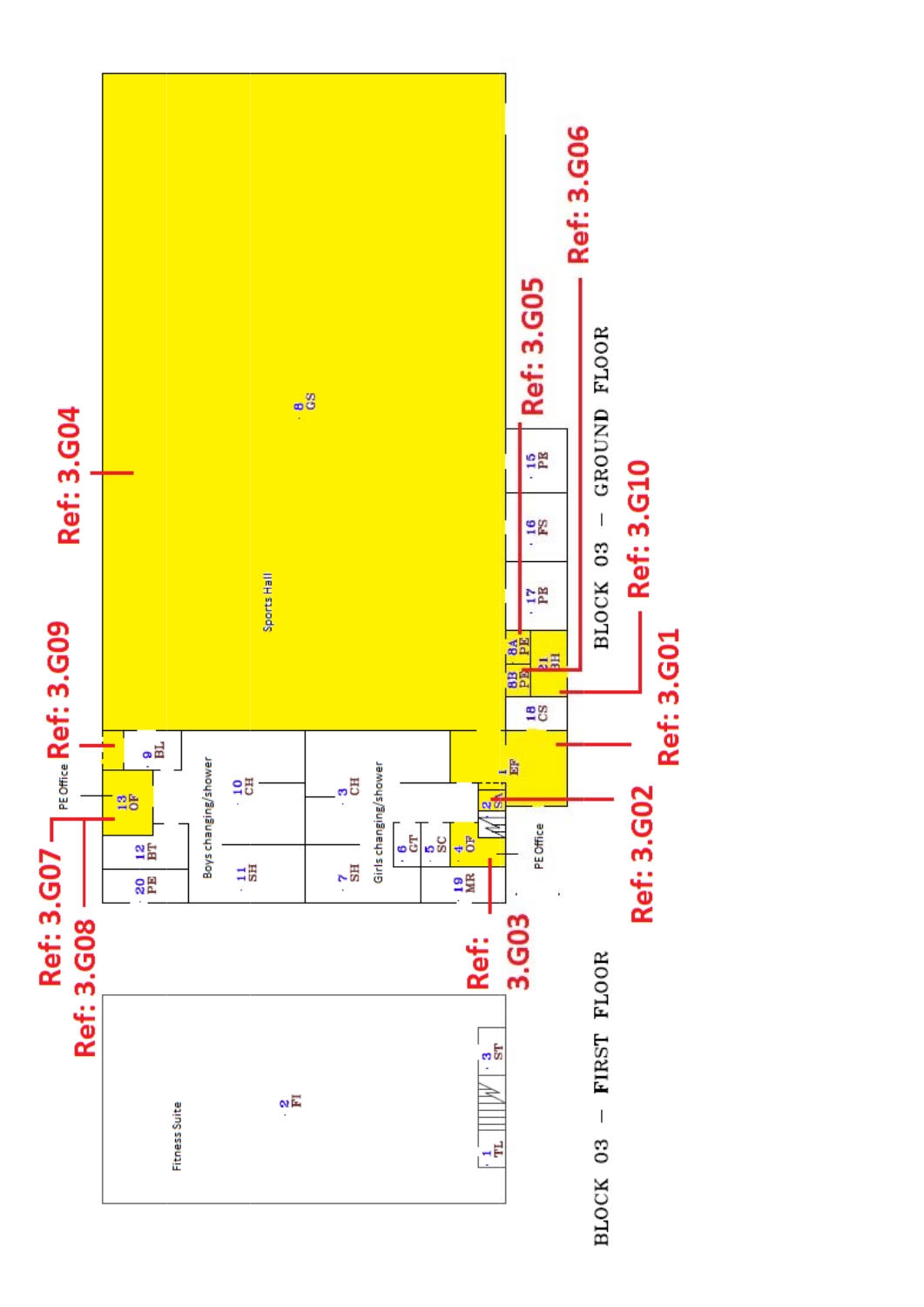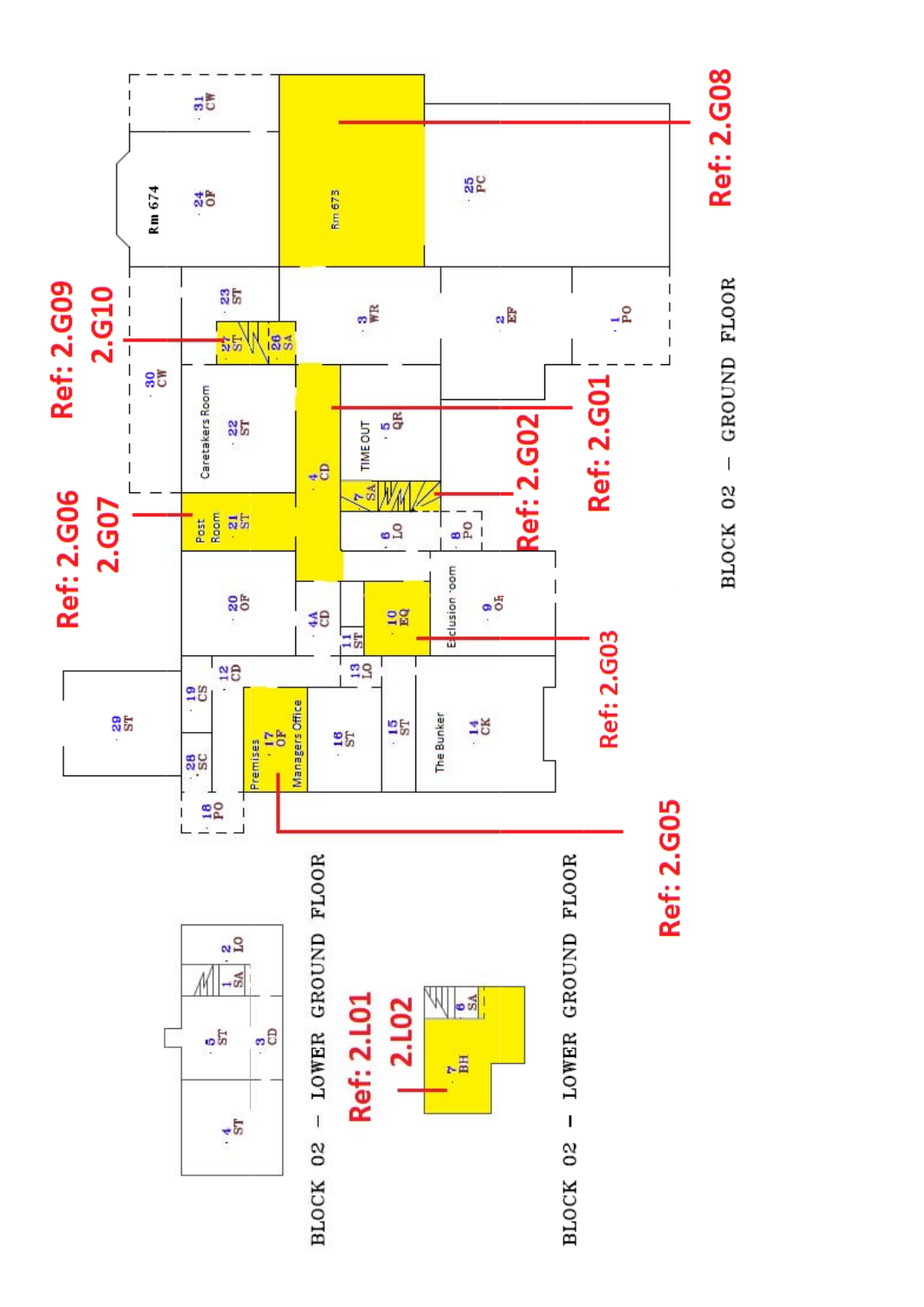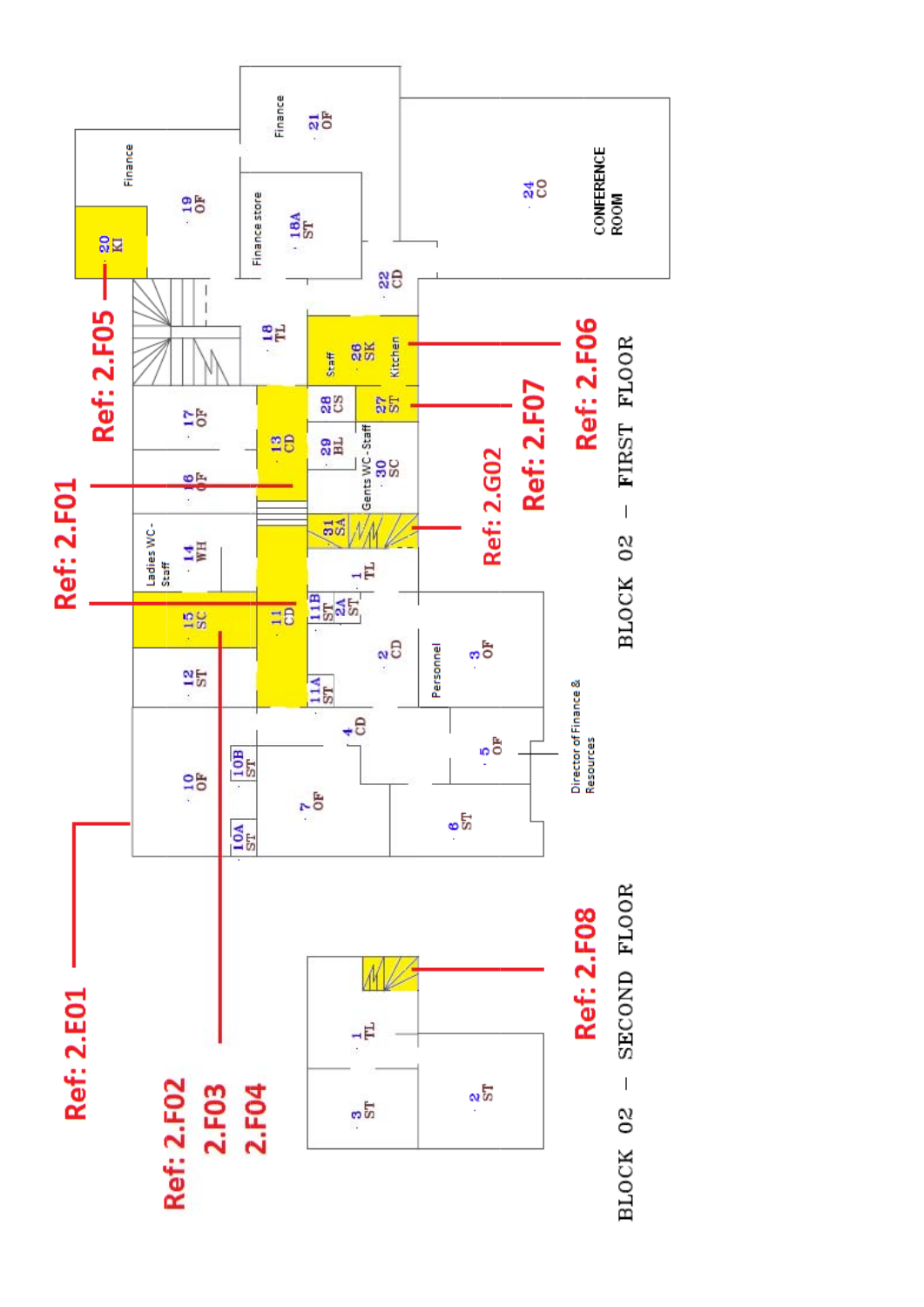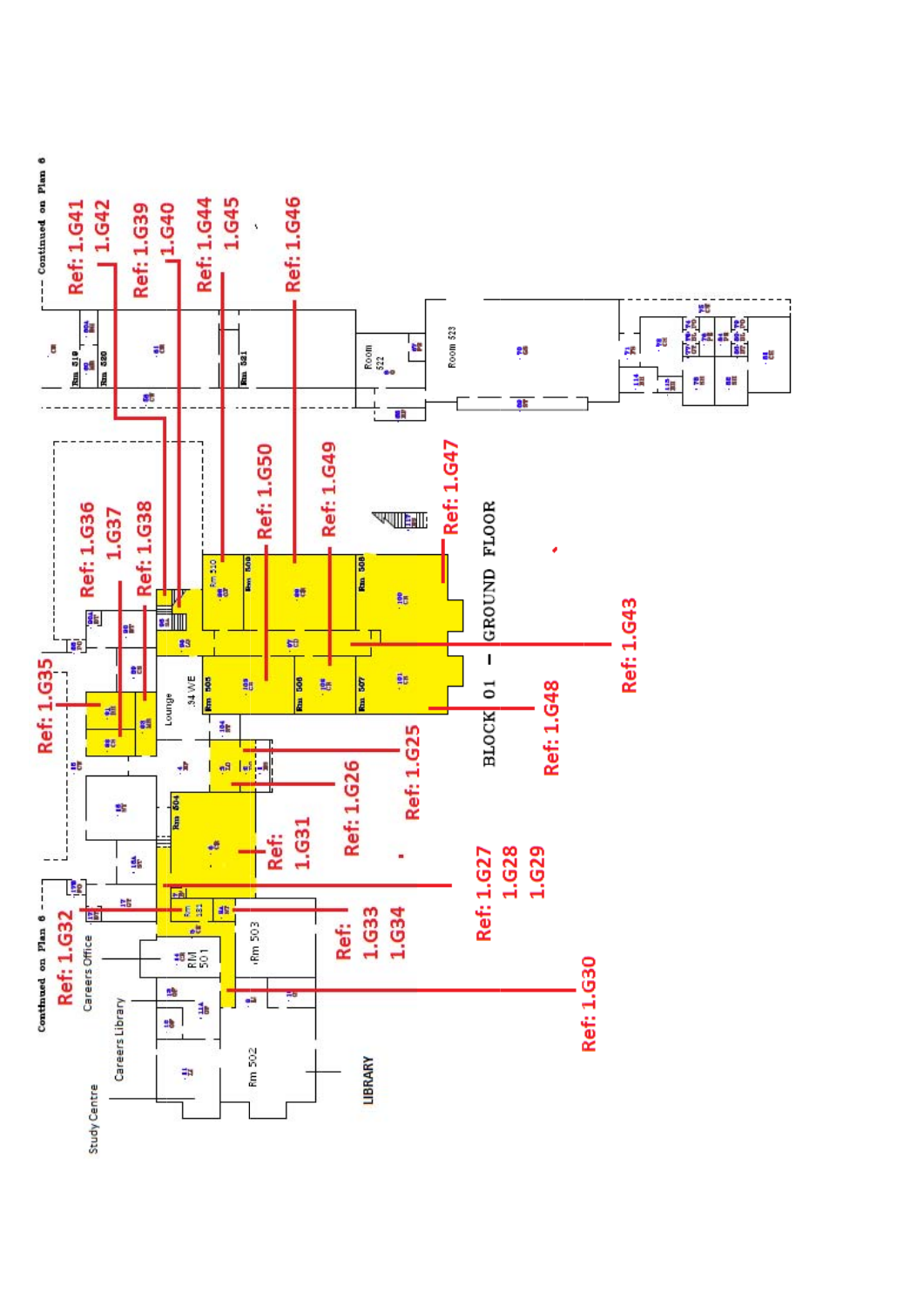

BLOCK 01 - FIRST FLOOR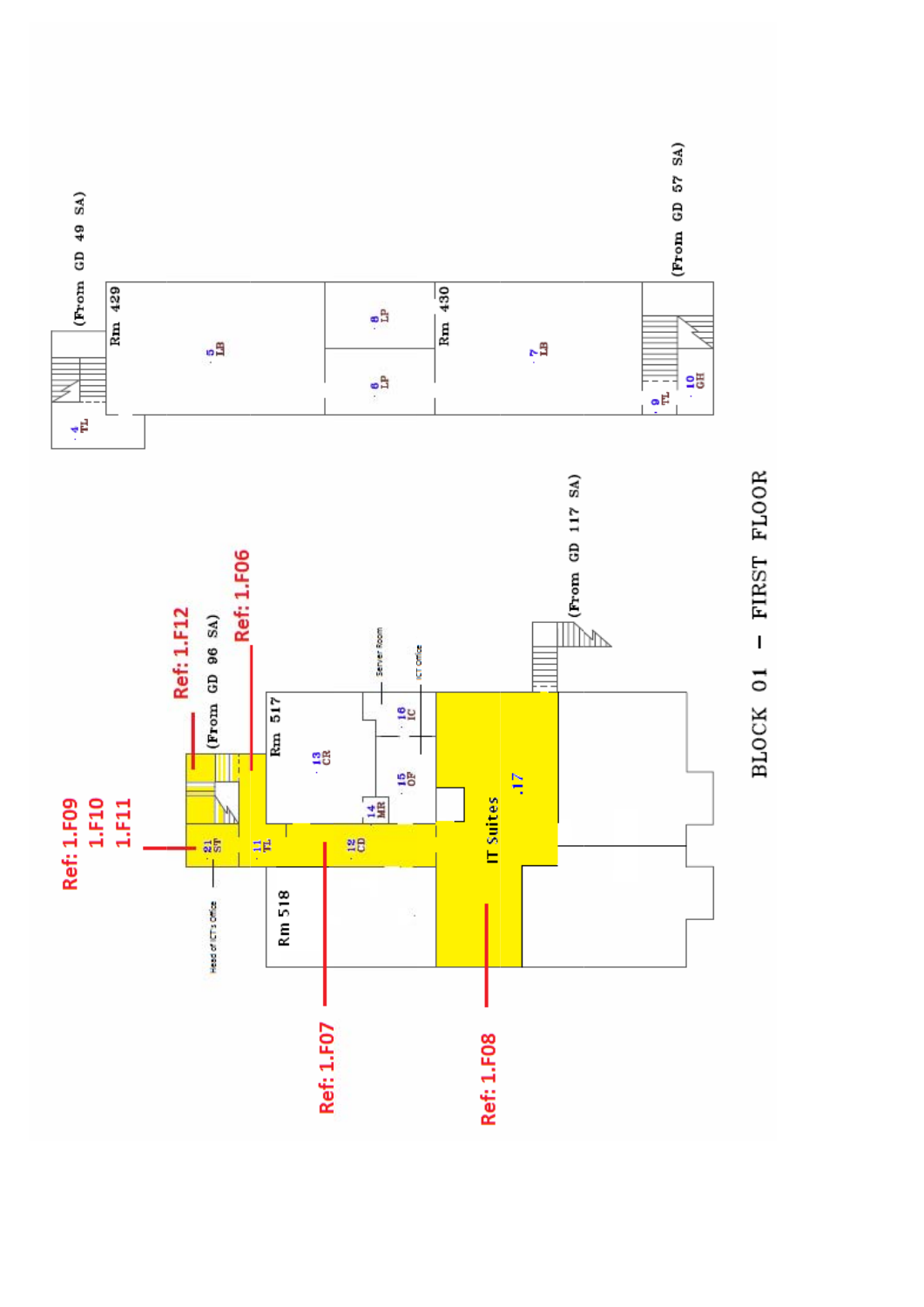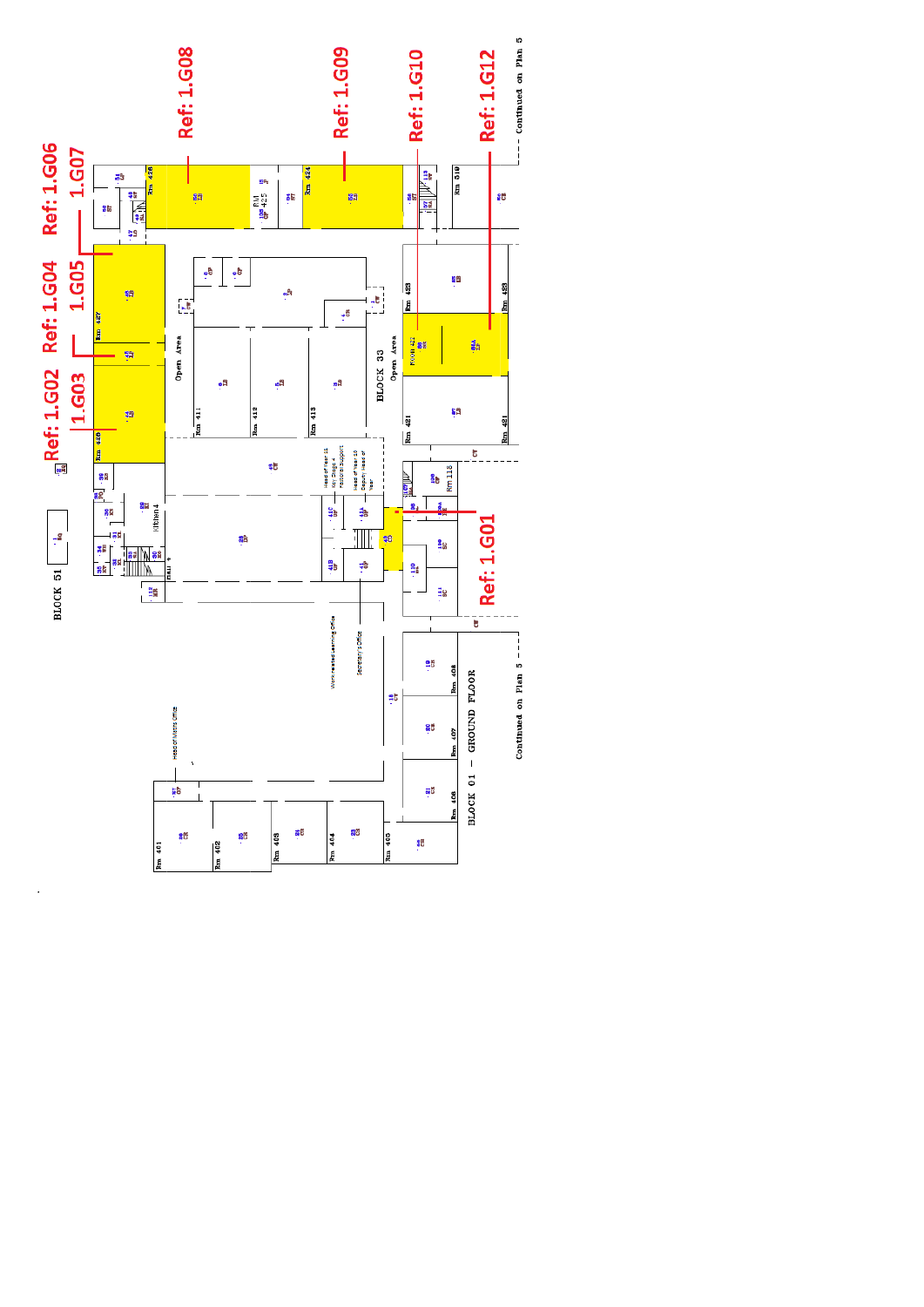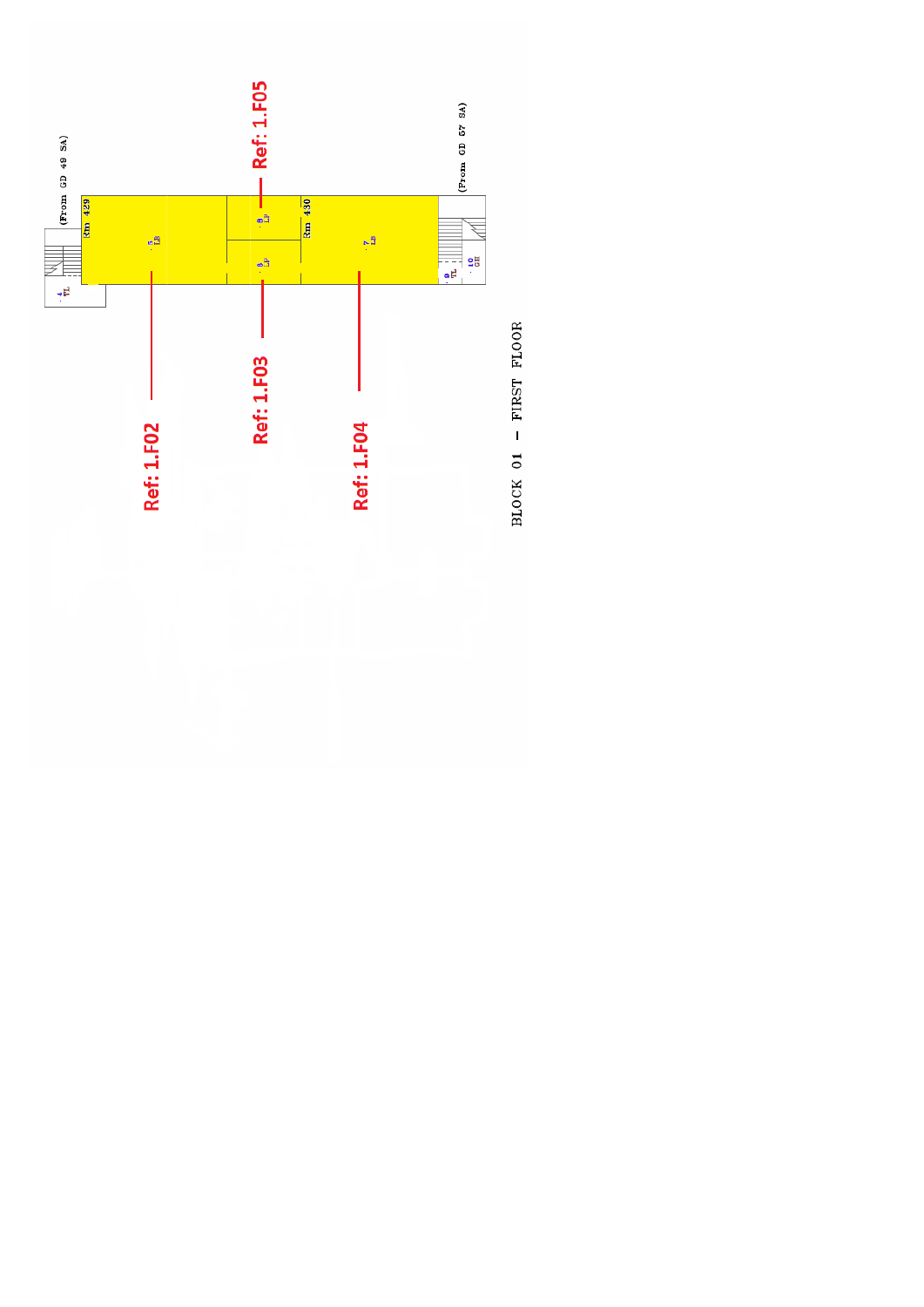

BLOCK 01 - FIRST FLOOR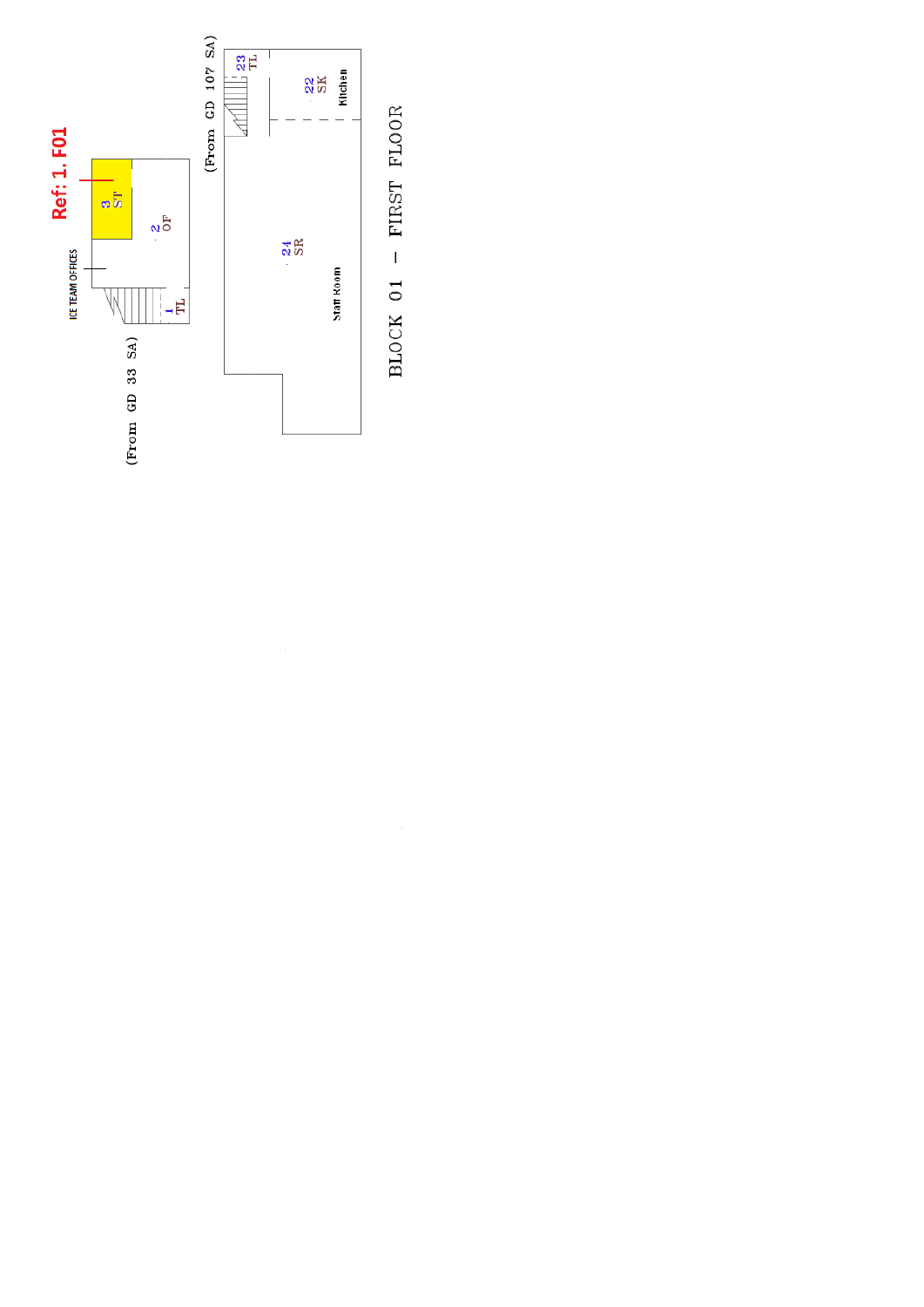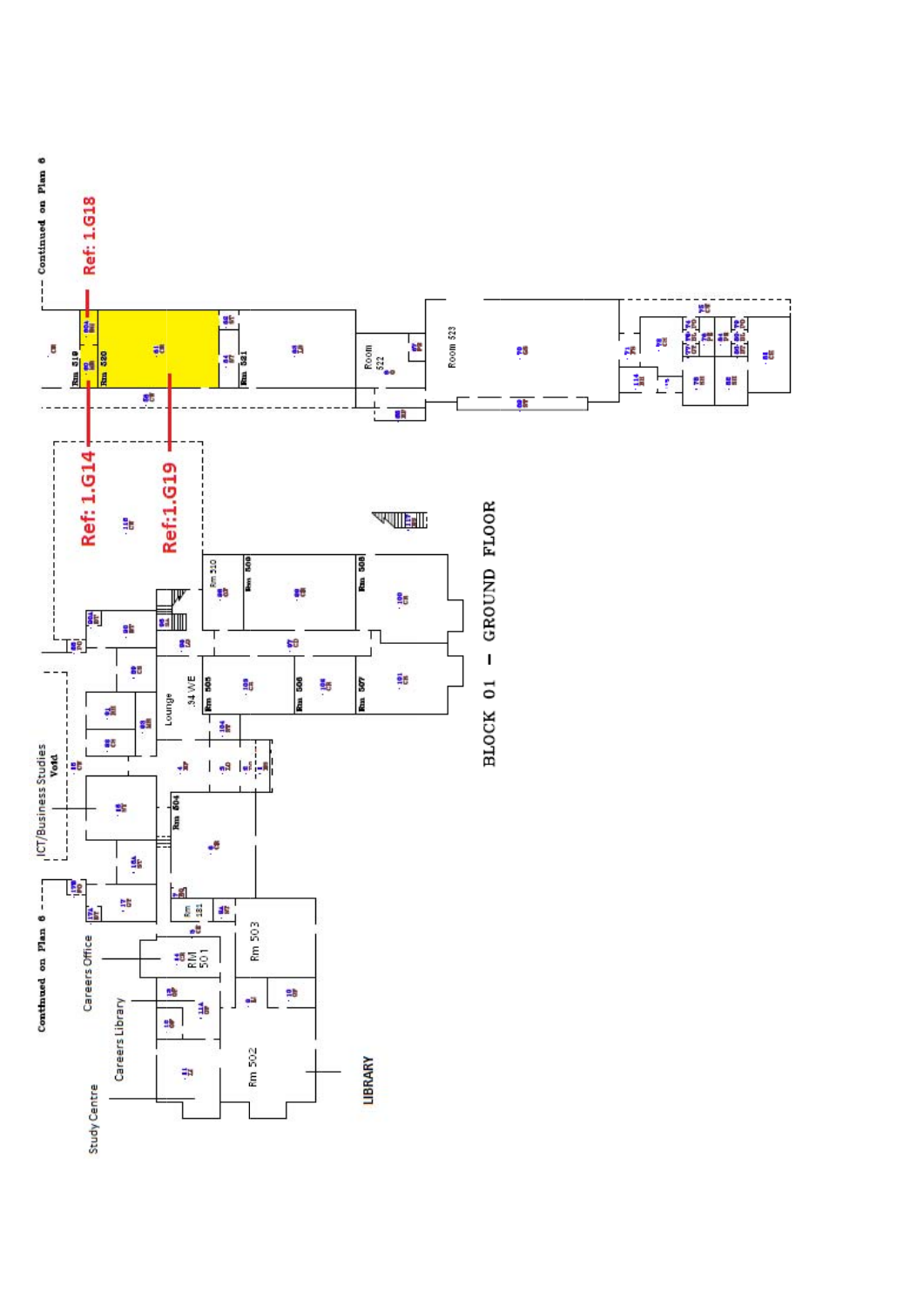

-- Continued on Plan 5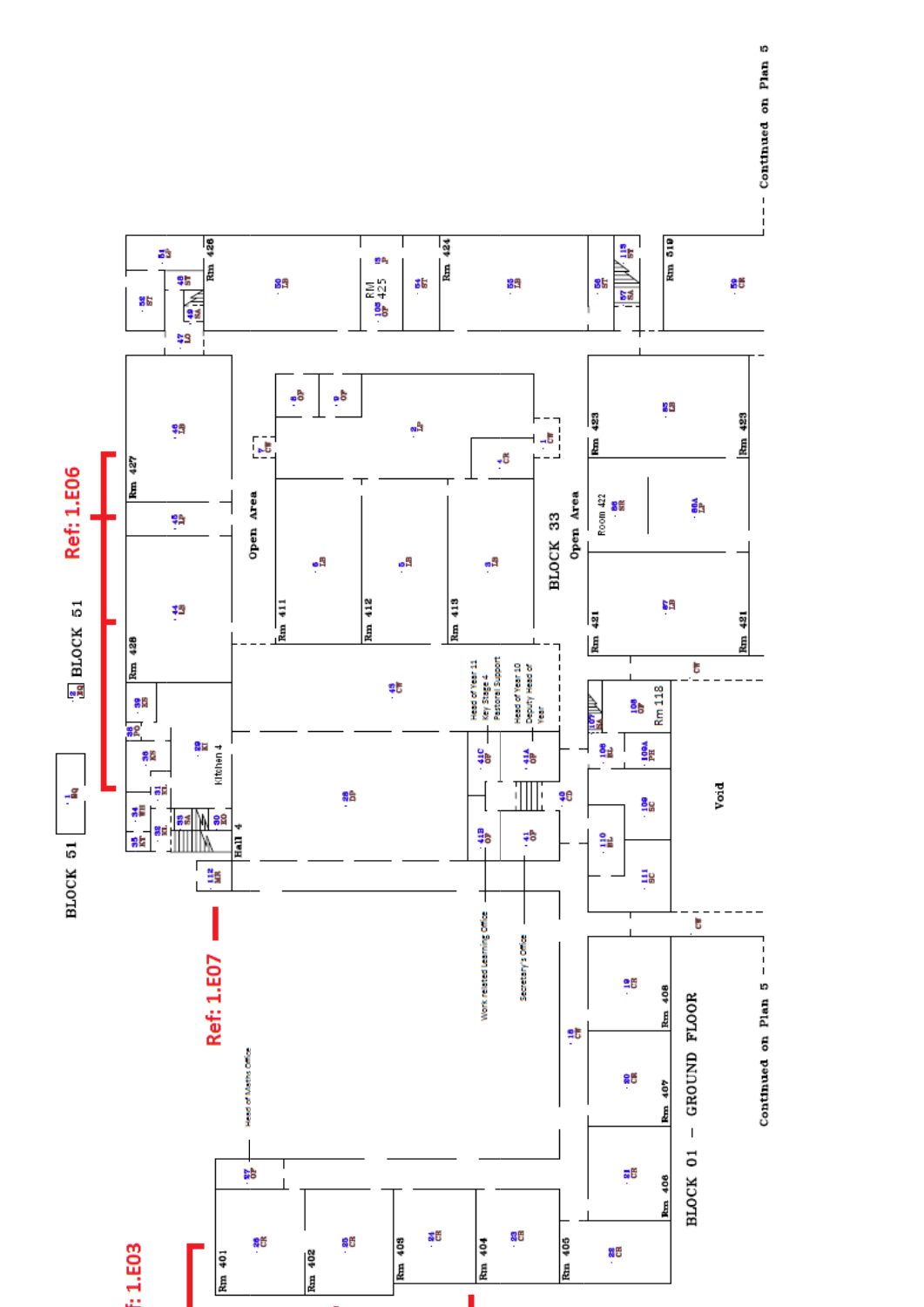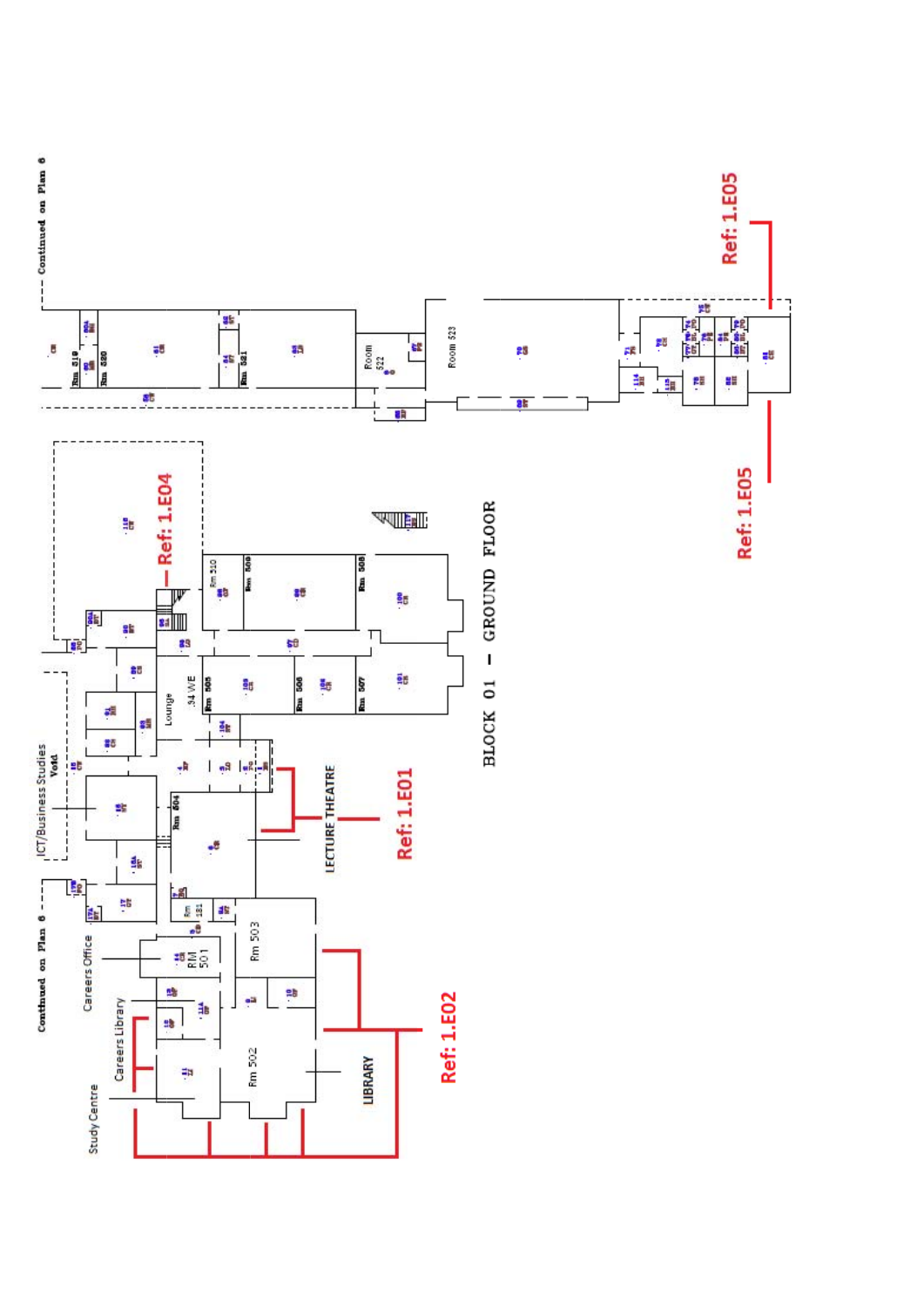

GROUND FLOOR  $\overline{1}$ BLOCK 38

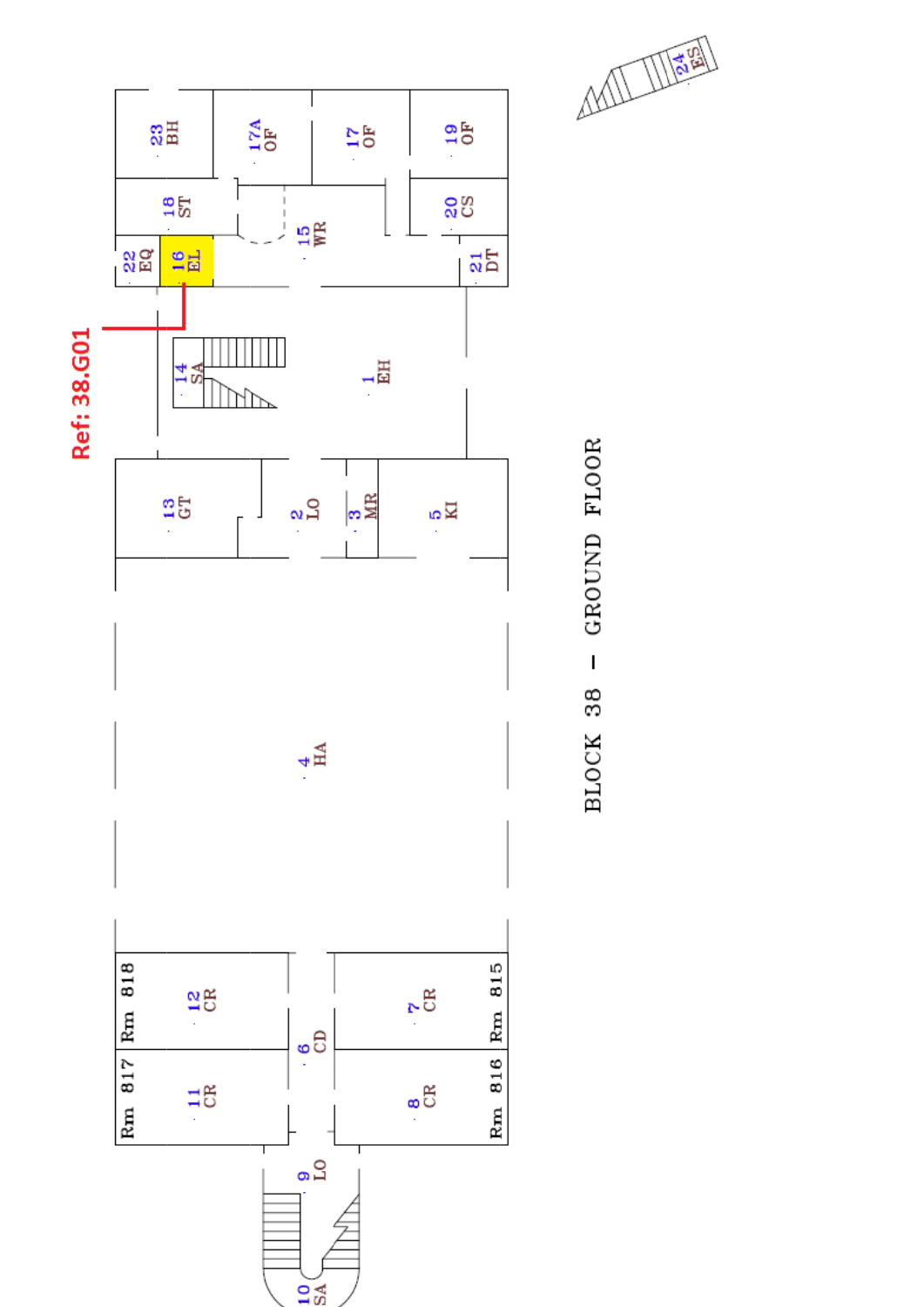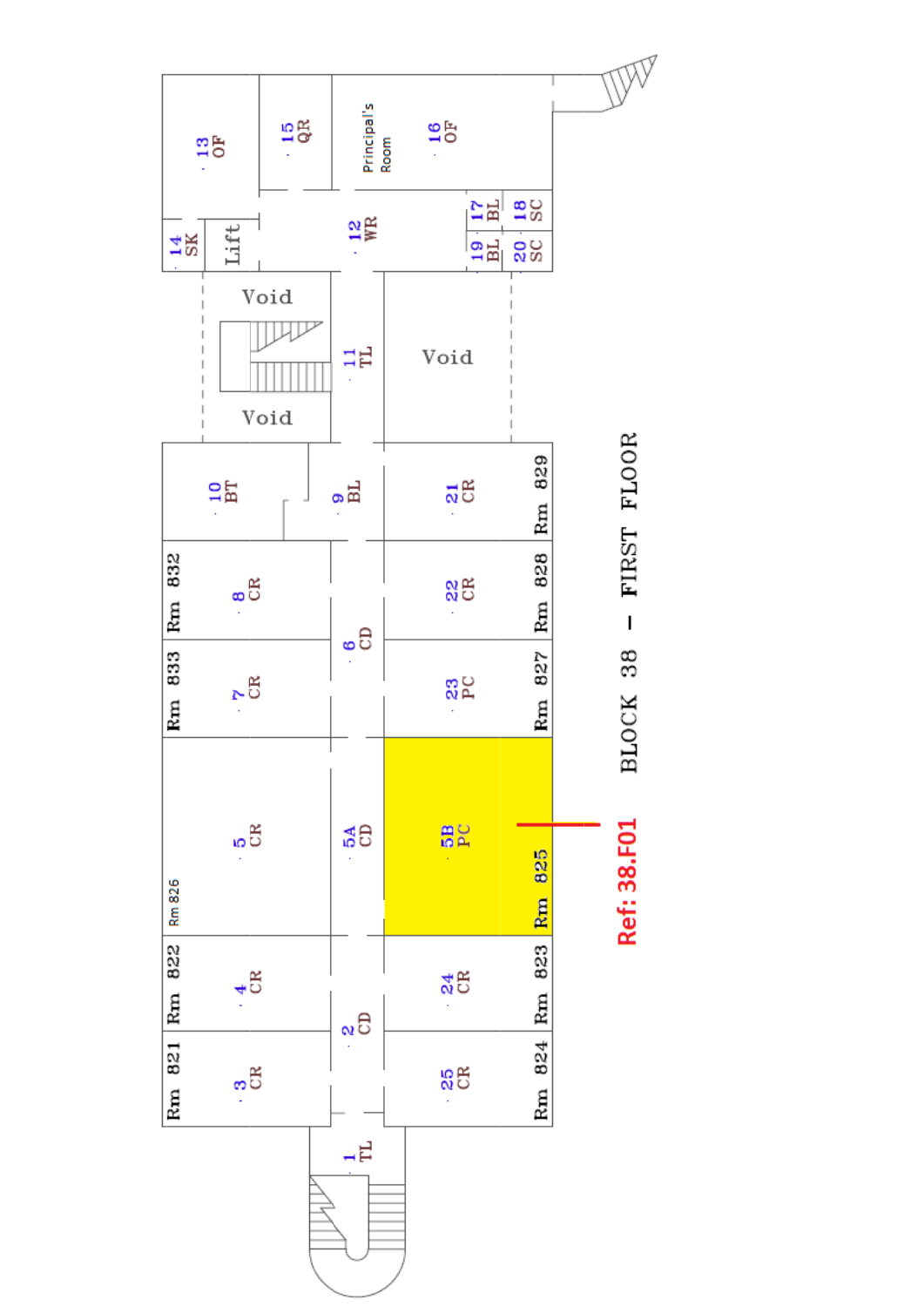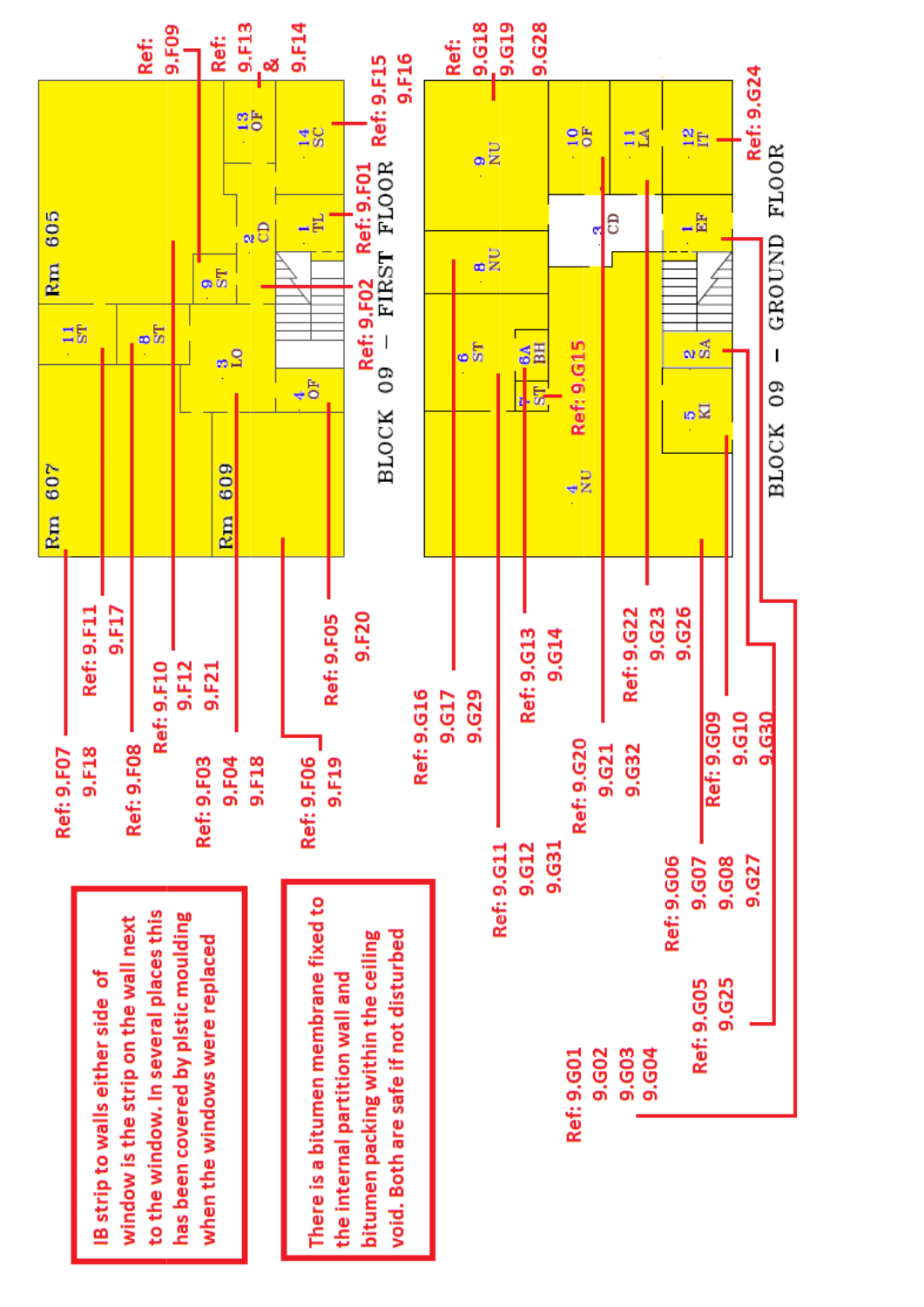





Ref: 8.G02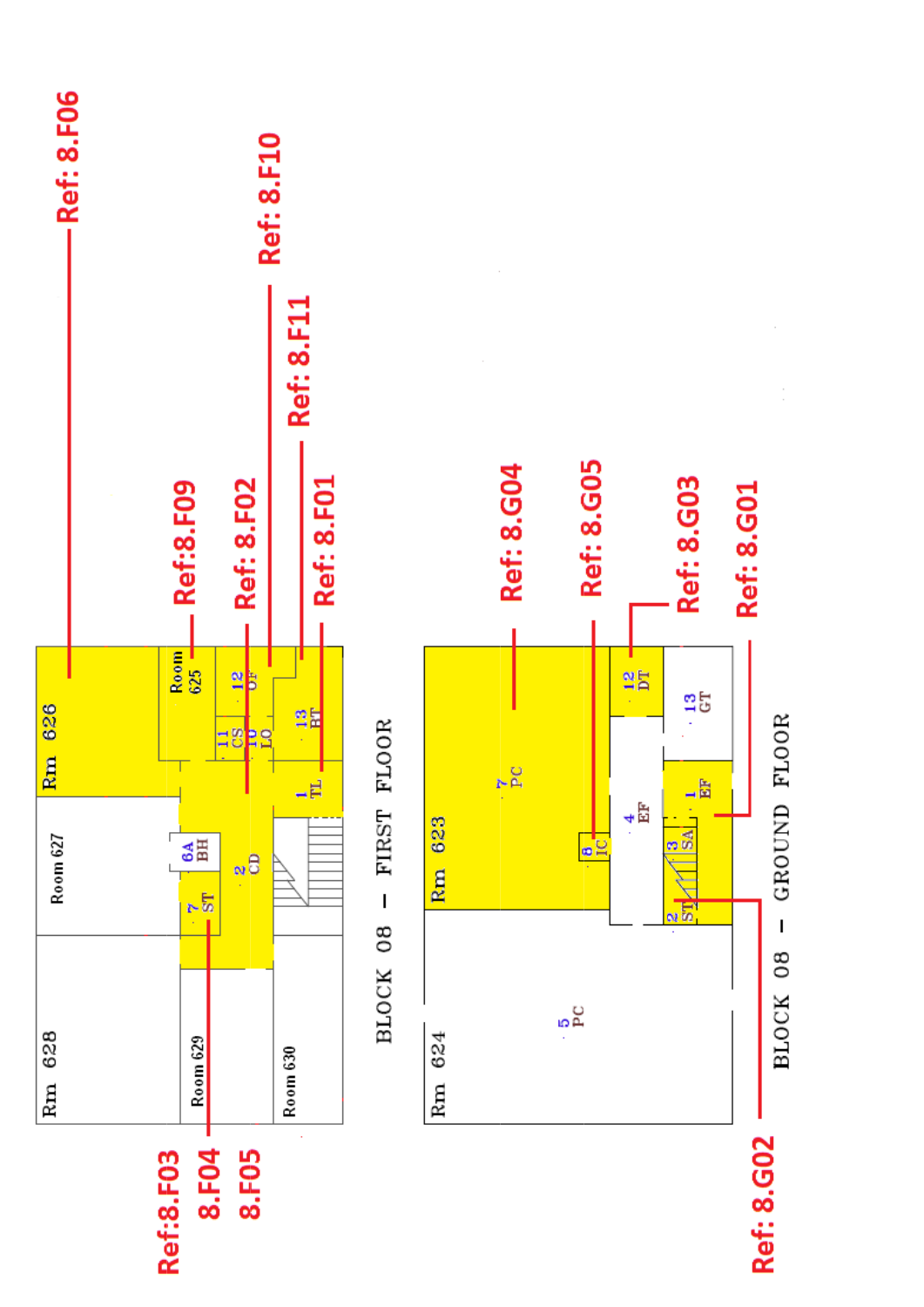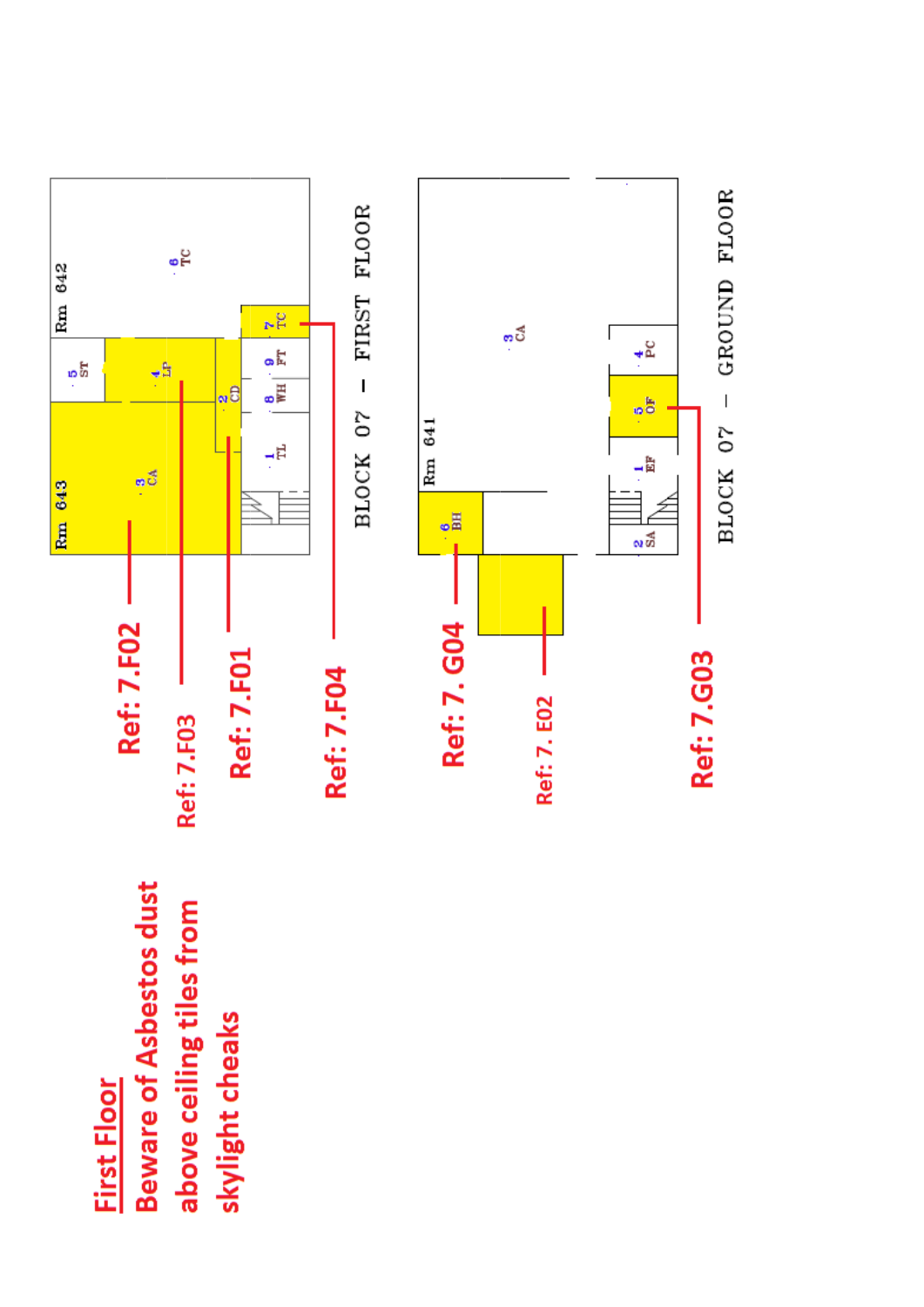

BLOCK 04 - FIRST FLOOR



BLOCK 04 - GROUND FLOOR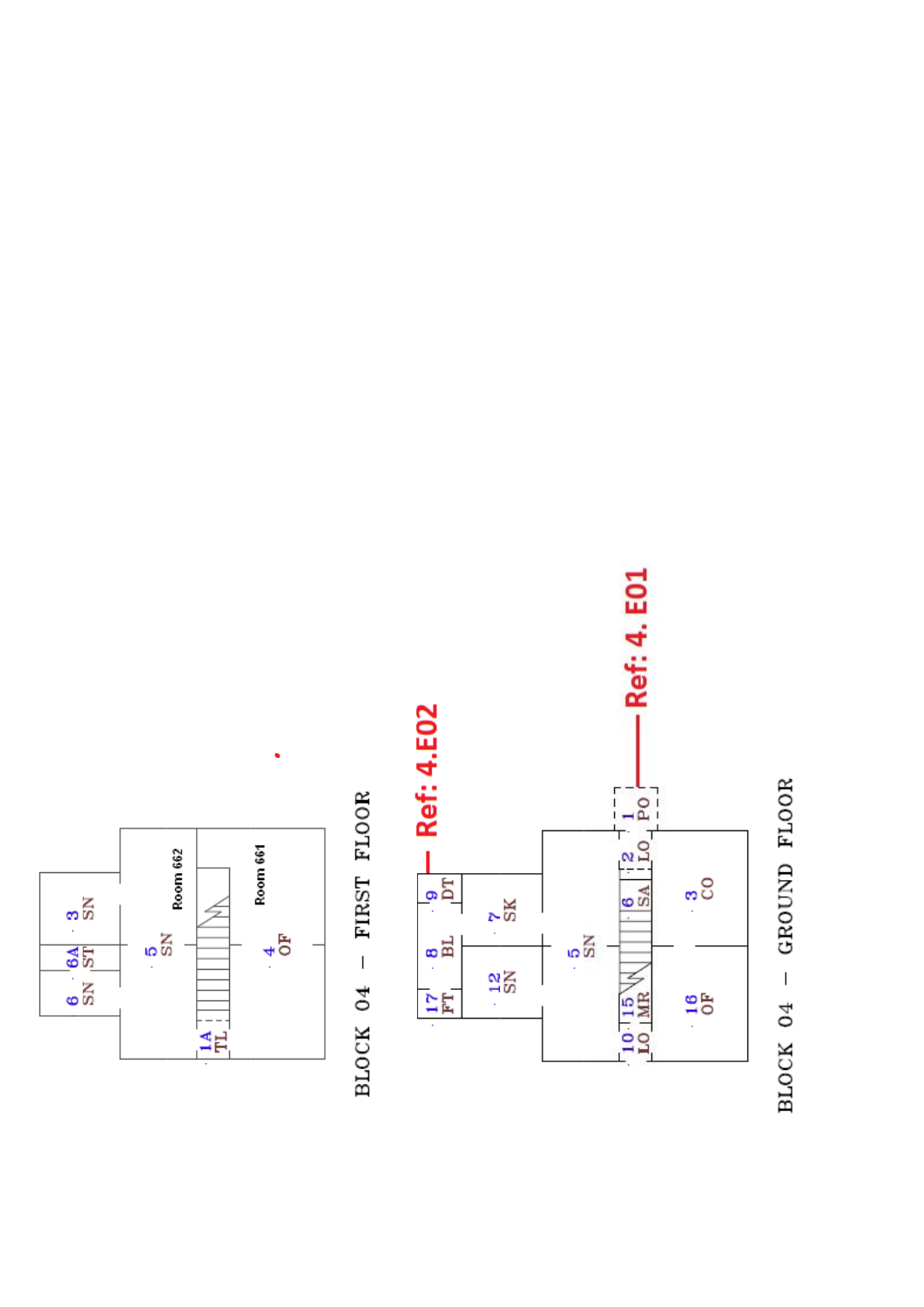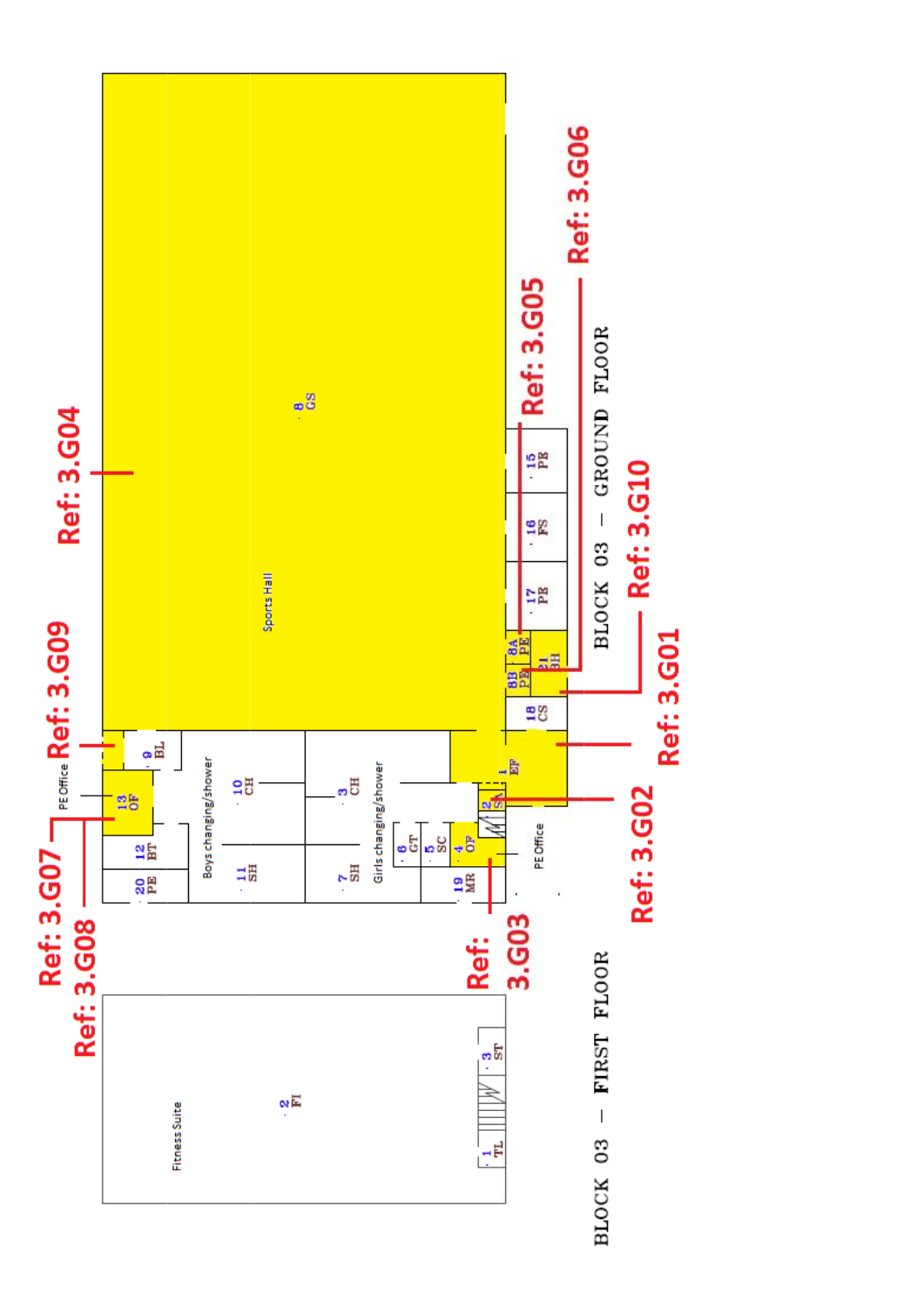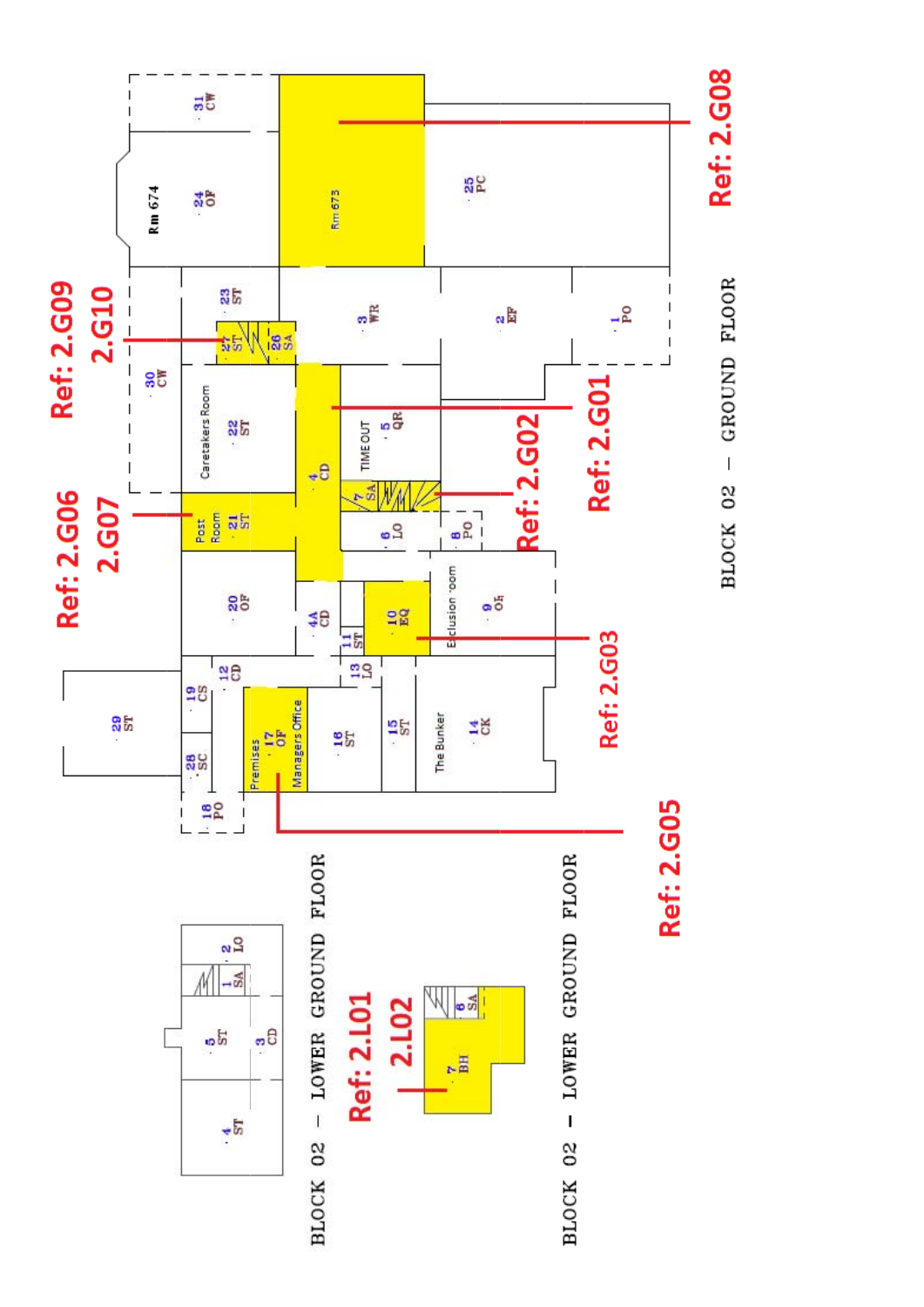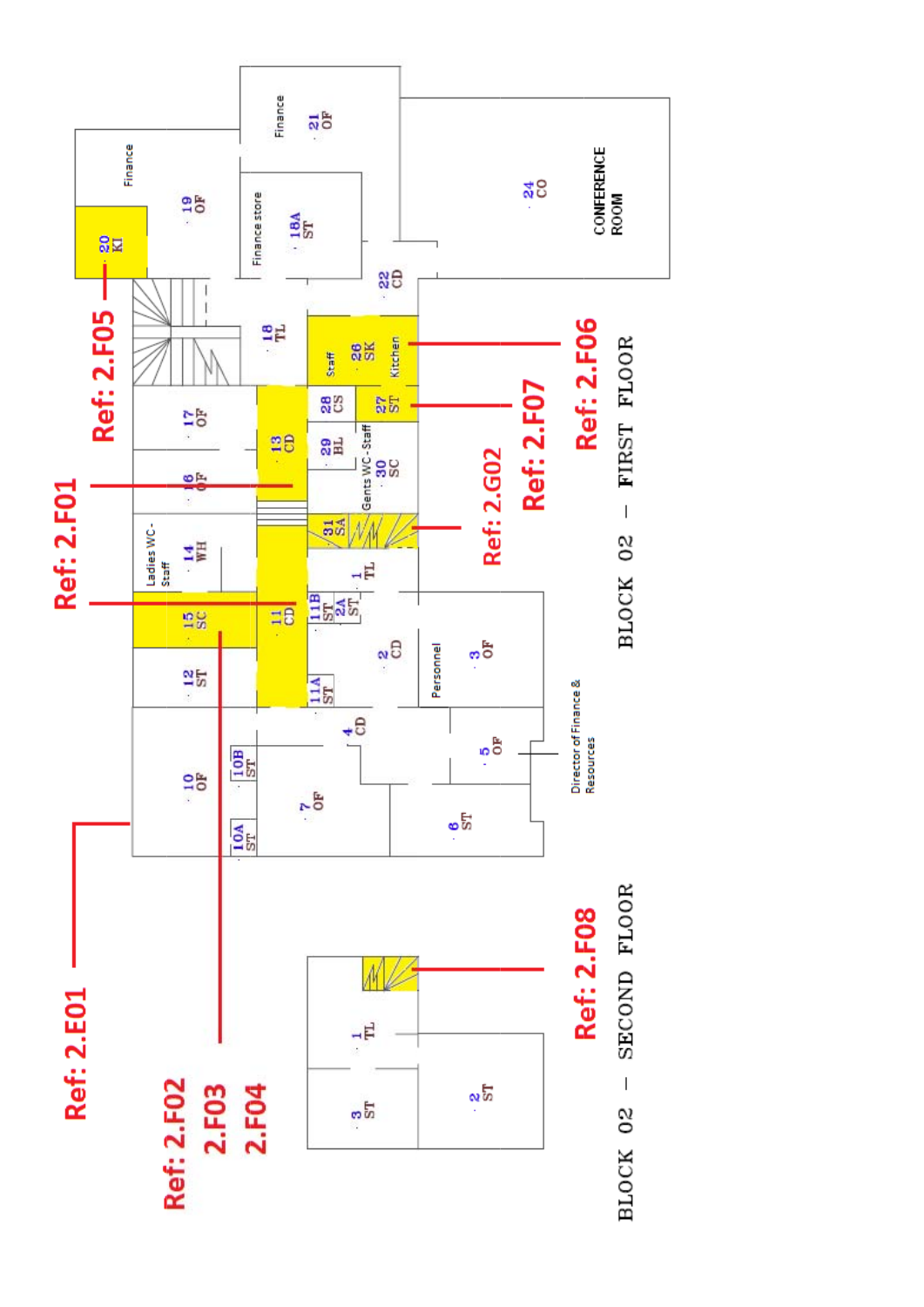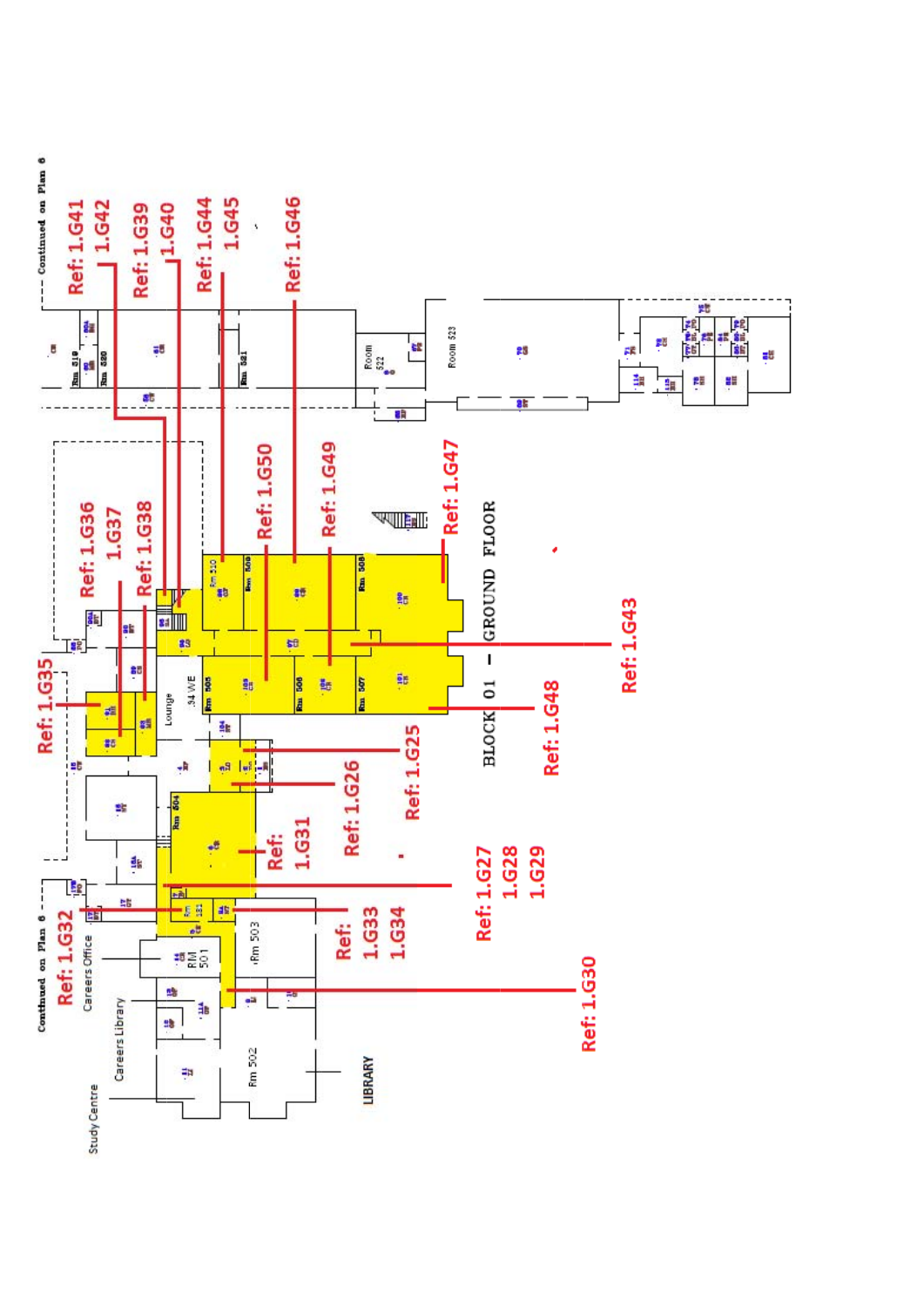

BLOCK 01 - FIRST FLOOR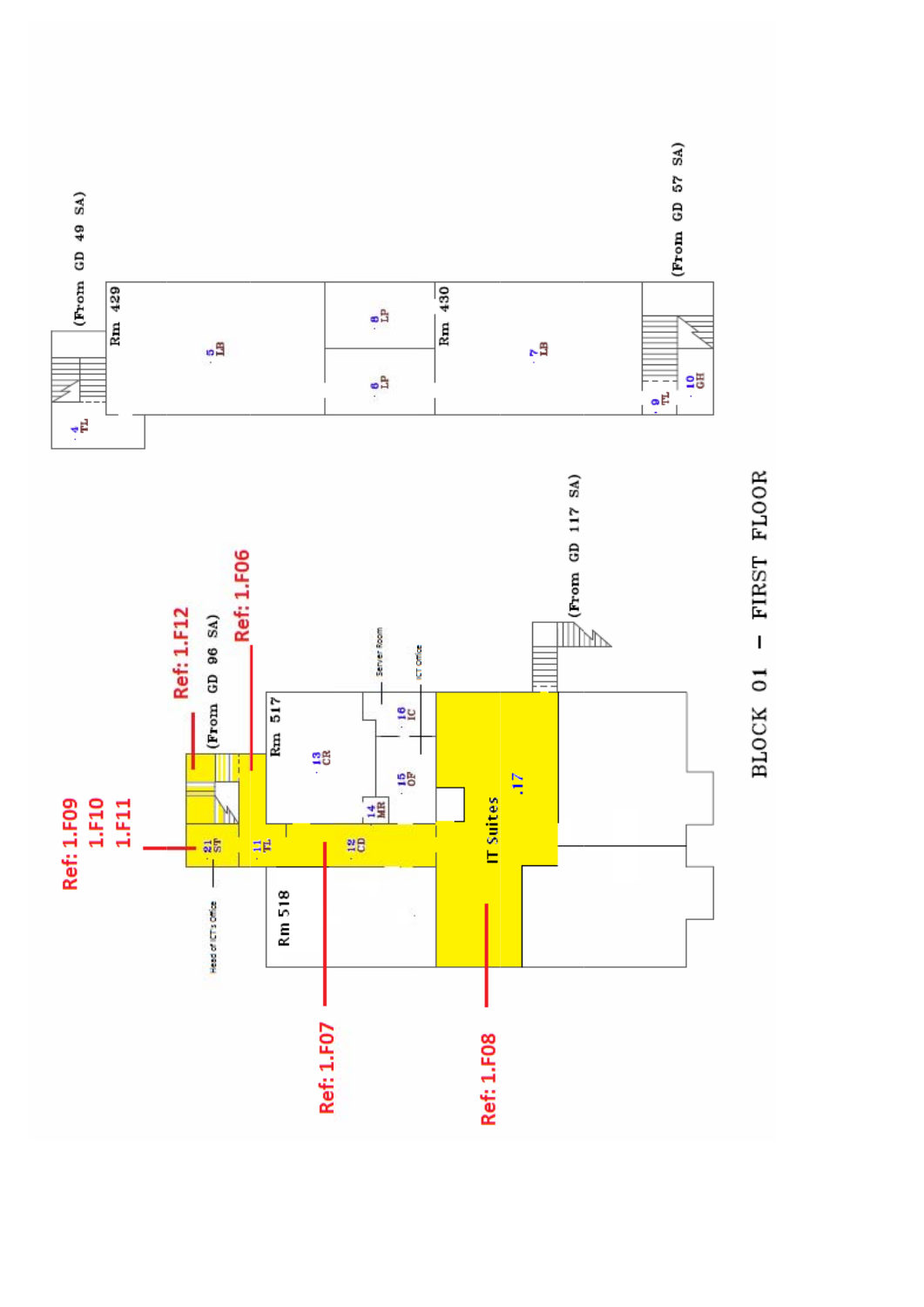